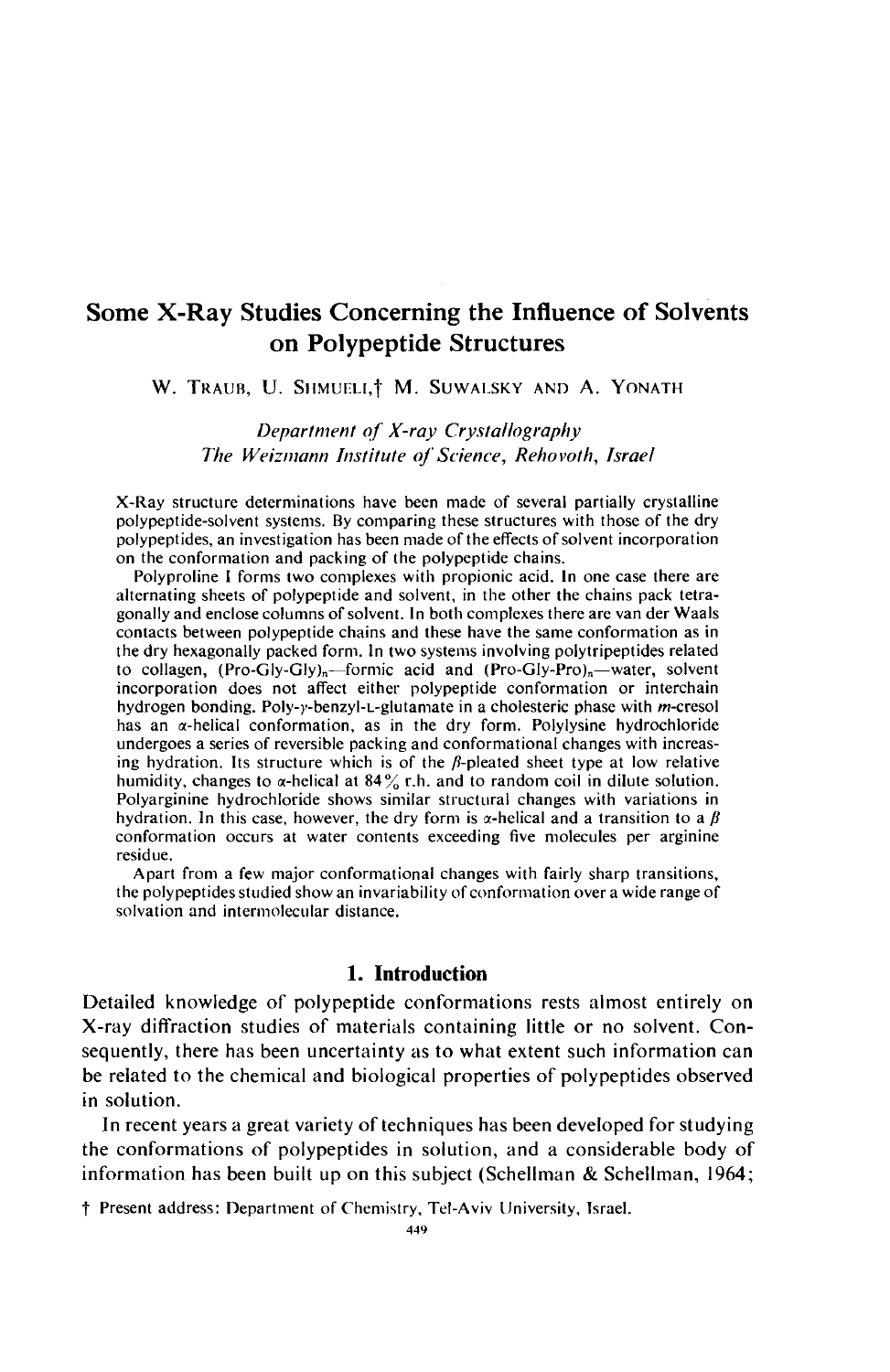Katchalski *et ai,* 1964). However, these techniques generally provide very few molecular parameters and often involve a choice between a few simple models, leaving open the possibility that more subtle conformational variations may escape detection.

The application of X-ray diffraction to the study of polypeptides in solution is in general limited by the need for some regularity of molecular arrangement. An exception is the technique of small-angle X-ray scattering, which has been used to study polypeptides in isotropie solutions (Luzzati *et al.,* 1961,1962; Saludjian & Luzzati, 1966). However, this technique involves fitting only two molecular parameters, mass per unit length and radius of gyration, to continuous scattering curves; in contrast to conventional X-ray diffraction which, depending on the number of individual spectra recorded, is capable of determining many parameters.

In fact, regular molecular packing exists to a considerable extent in various liquid-crystalline phases, as has been demonstrated by X-ray studies of a number of polypeptide-solvent systems (Robinson *et al.,* 1958; Luzzati *et al.,*  1961,1962; Saludjian *et al., \963a,b).* Particularly detailed and highly crystalline X-ray powder patterns were obtained by Sasisekharan (1960) from pastes of polyproline with several solvents, and we found it possible to get quite welloriented patterns from a system of this kind (see Section 3). A powerful method for obtaining oriented X-ray patterns from fairly dilute solutions has recently been described by Parry & Elliott (1965).

In the past few years we have determined the structures of several partially crystalline polypeptide-solvent systems and, by comparing these with the structures of the dry polypeptides, we have investigated the effects of solvent incorporation on the conformation and packing of the polypeptide chains (Traub & Shmueli, 1964; Shmueli & Traub, 1965a,6; Traub & Yonath, 1966; Suwalsky & Traub, 1966). This paper is devoted to a review and assessment of this work, much of which is here reported for the first time.

### **2. Materials and Methods**

Table 1 lists the polypeptide-solvent systems which we investigated and indicates the molecular weight of the materials we used. Poly-L-arginine hydrochloride was supplied by Yeda, and all other polypeptides were obtained from the Biophysics Department of the Weizmann Institute, through the courtesy of Professor E. Katchalski.

Pastes, gels and oriented fibres and films of fixed solvent to polypeptide ratio were photographed in sealed glass capillaries. In some cases where the solvent was water, specimens of various degrees of hydration were prepared by suspending the material in a sealed glass capillary connected to a reservoir of saturated salt solution of known relative humidity (Shmueli & Traub,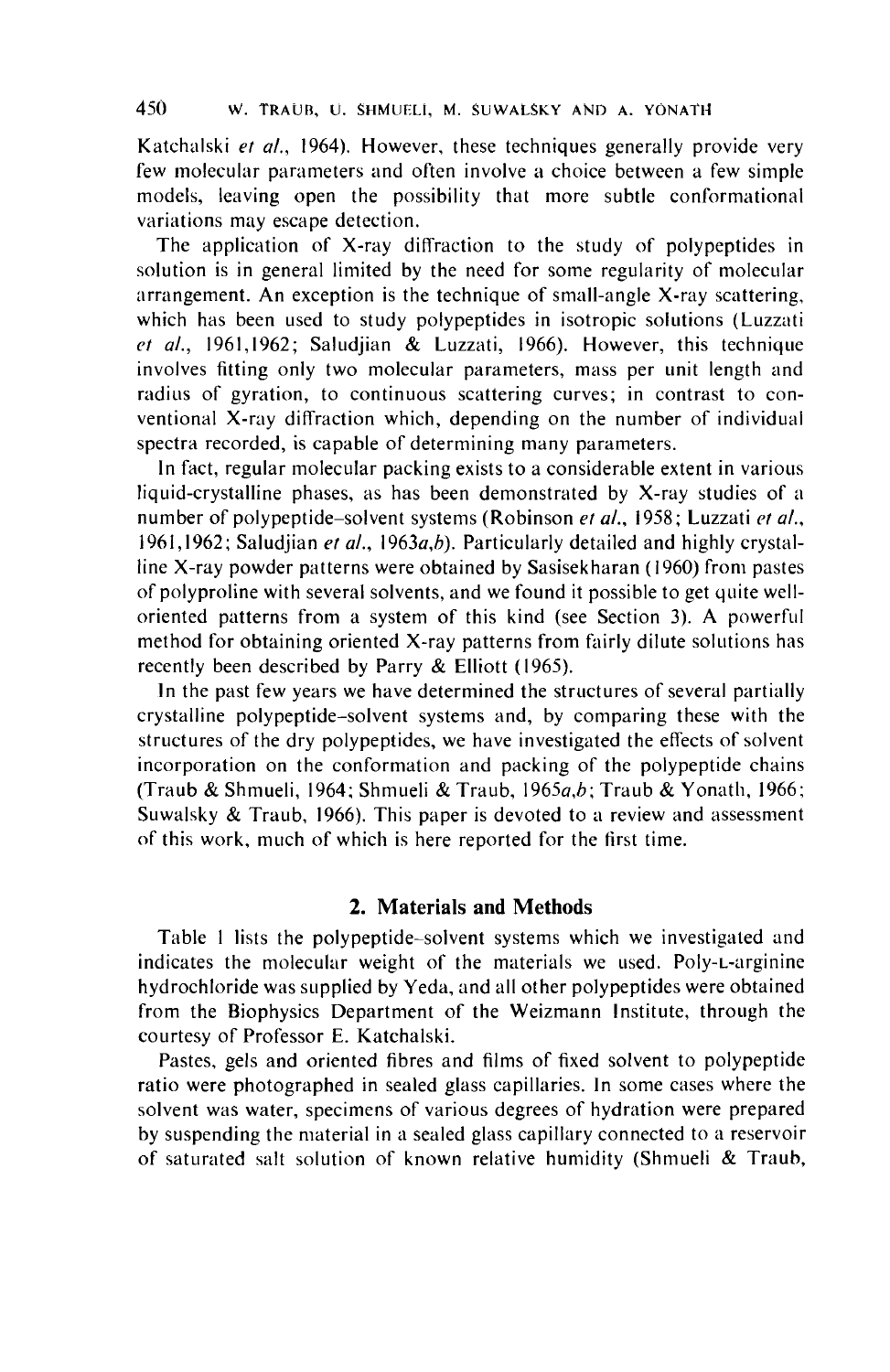| Polypeptide                                                                                                | Molecular<br>weight | Solvent                                                    |  |
|------------------------------------------------------------------------------------------------------------|---------------------|------------------------------------------------------------|--|
| Poly-L-proline I<br>N -<br>-CH^                                                                            | $10,000 - 15,000$   | Propionic acid<br>CH <sub>3</sub> CH <sub>2</sub> COOH     |  |
| CН<br>CH—CH<br>f<br>$_{\rm CO}$                                                                            |                     | Acetic acid<br>CH <sub>3</sub> COOH                        |  |
| Poly-(L-prolyl-glycyl-glycine)<br>$-N-CH-CO-NH-CH_2-CO-NH-CH_2-CO-$                                        | 3,500               | Formic acid<br><b>HCOOH</b><br>Formic acid<br><b>HCOOH</b> |  |
| CH CH<br>čн                                                                                                |                     |                                                            |  |
| Poly-(L-prolyl-glycyl-L-proline)<br>—N—CH—CO—NH—CH <sub>2</sub> —CO—N—CH—CO—<br>CH CH<br>CH CH<br>ČН<br>CН | 6,000               | Water<br>$H_2O$                                            |  |
| Poly-y-benzyl-L-glutamate<br><b>NH</b><br>$CH - CH_2 - CH_2 - COO - CH_2 - C_6H_5$                         | 200,000             | $m$ -Cresol<br>$CH_3C_6H_4OH$<br>(1,3)                     |  |
| CO                                                                                                         |                     |                                                            |  |
| Poly-L-lysine hydrochloride<br><b>NH</b>                                                                   | 50,000              | Water<br>$H_2O$                                            |  |
| $CH - CH_2 - CH_2 - CH_2 - CH_2 - NH_3 + Cl$<br>$_{\rm CO}$                                                |                     |                                                            |  |
| Poly-L-arginine hydrochloride<br>NH<br>ANH, CI-<br>$CH-CH_2-CH_2-CH_2-NH-C$<br>co                          | 28,000              | Water<br>H <sub>2</sub> O                                  |  |

 $C.B.$ —II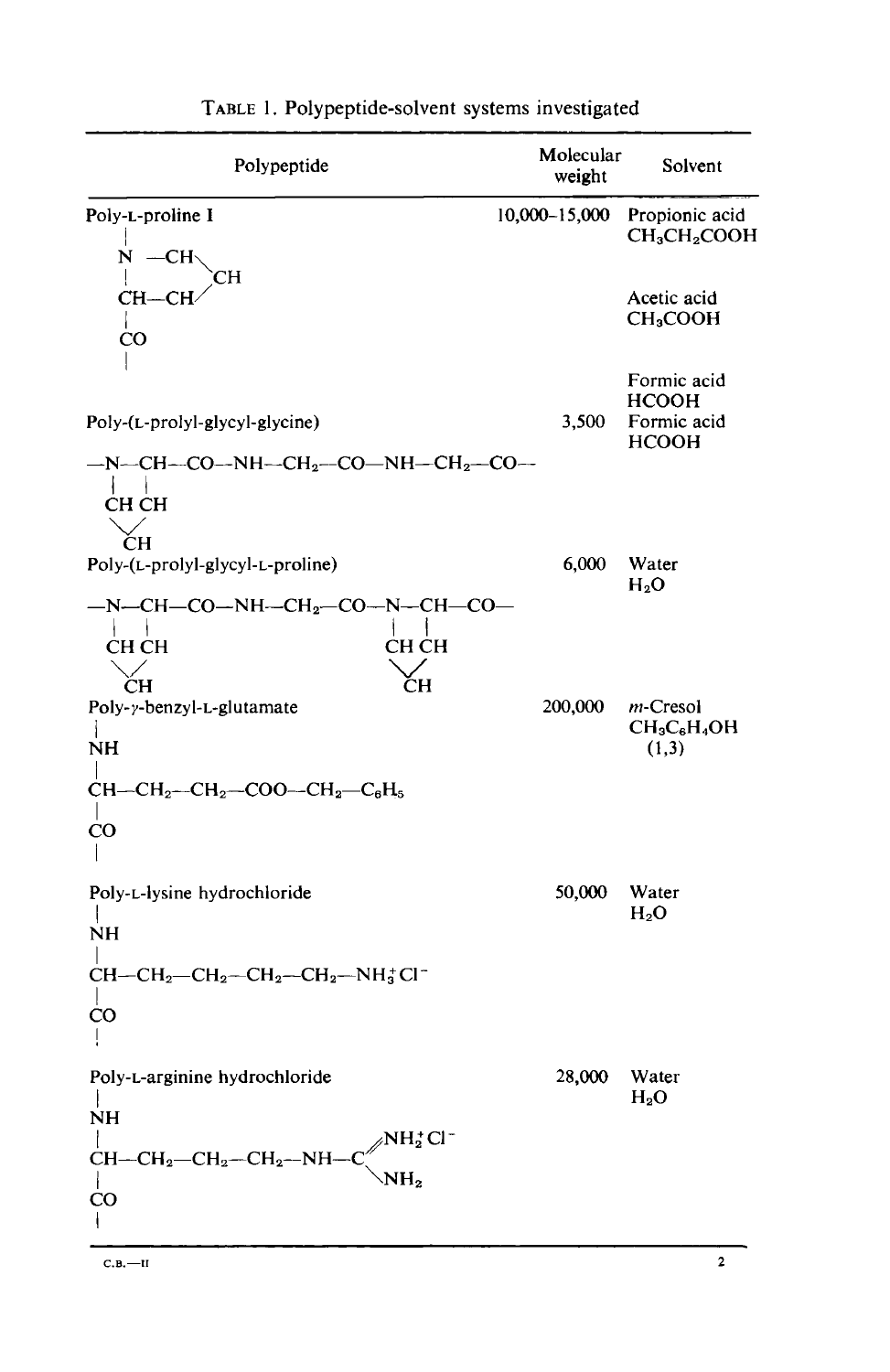1965a). Calcium chloride, magnesium chloride, sodium dichromate, sodium chloride, ammonium sulphate, potassium bromide, potassium chloride, sodium tartrate and potassium sulphate were used to obtain relative humidities of 0, 33, 52, 76, 81, 84, 86, 92 and 98% respectively.

Most powder photographs were taken with 114-6 mm and 57-3 mm diameter cylindrical powder cameras and standard X-ray units. Thin oriented specimens were photographed on a Norelco microcamera used with a Hilger microfocus X-ray tube. Thicker oriented specimens and those enclosed in capillaries were photographed on one of several flat-plate cameras with a Philips fine-focus tube. Calcite powder was used to standardize the flat-plate photographs. All photographs were taken with nickelfiltered  $CuK_a$  radiation.

Molecular models were built from rod components (5 cm =  $1 \text{ Å}$ ) produced by Cambridge Repetition Engineers, and close-packing components  $(0.8 \text{ in} = 1 \text{ Å})$  produced by Courtauld.

X-Ray photographs were measured with a travelling microscope as well as with a Joyce-Loebl recording microdensitometer.

# **3. Poly-L-proline I and Propionic Acid**

A few years ago, in the course of a structural investigation of poly-Lproline I, we drew fibres from a concentrated solution of the polypeptide in propionic acid and took a series of X-ray photographs while allowing the specimens to dry out slowly. The photographs show oriented diffraction patterns corresponding to a succession of distinct phases of high crystallinity, including a highly solvated phase (Fig. 1(a)), a less highly solvated phase (Fig.  $1(b)$ ) and dry polyproline I (Fig.  $1(c)$ ).

With the aid of such photographs, the structure of polyproline I was determined (Traub & Shmueli, 1963a,b). The polypeptide forms a righthanded helix with a translation of 1.90 Å and a rotation of  $108^{\circ}$  per proline residue. The peptide groups are in the *eis* configuration. The polypeptide chains are hexagonally close packed with  $9.05 \text{ Å}$  between adjacent chains and ten proline residues arranged in three turns along the 19-0Â *c* axis.

It is possible to index the X-ray patterns of the two solvated phases, in accordance with the observed orientations, in terms of unit-cell dimensions which are closely related to those of the dry form (see Tables 2 and 3). The less highly solvated form has a tetragonal unit cell with  $a = 9.13 \text{ Å}$ , and  $c = 19.0$  Å, and the more highly solvated, a centred orthogonal cell with  $a = 9.00 \text{ Å}$ ,  $b = 25.1 \text{ Å}$  and  $c = 19.0 \text{ Å}$ . In both solvated forms, as in dry polyproline I fibres drawn from propionic acid, reverse orientation was observed, i.e. the c-axes, which are parallel to the lengths of the polypeptide chains, are perpendicular to the lengths of the fibres.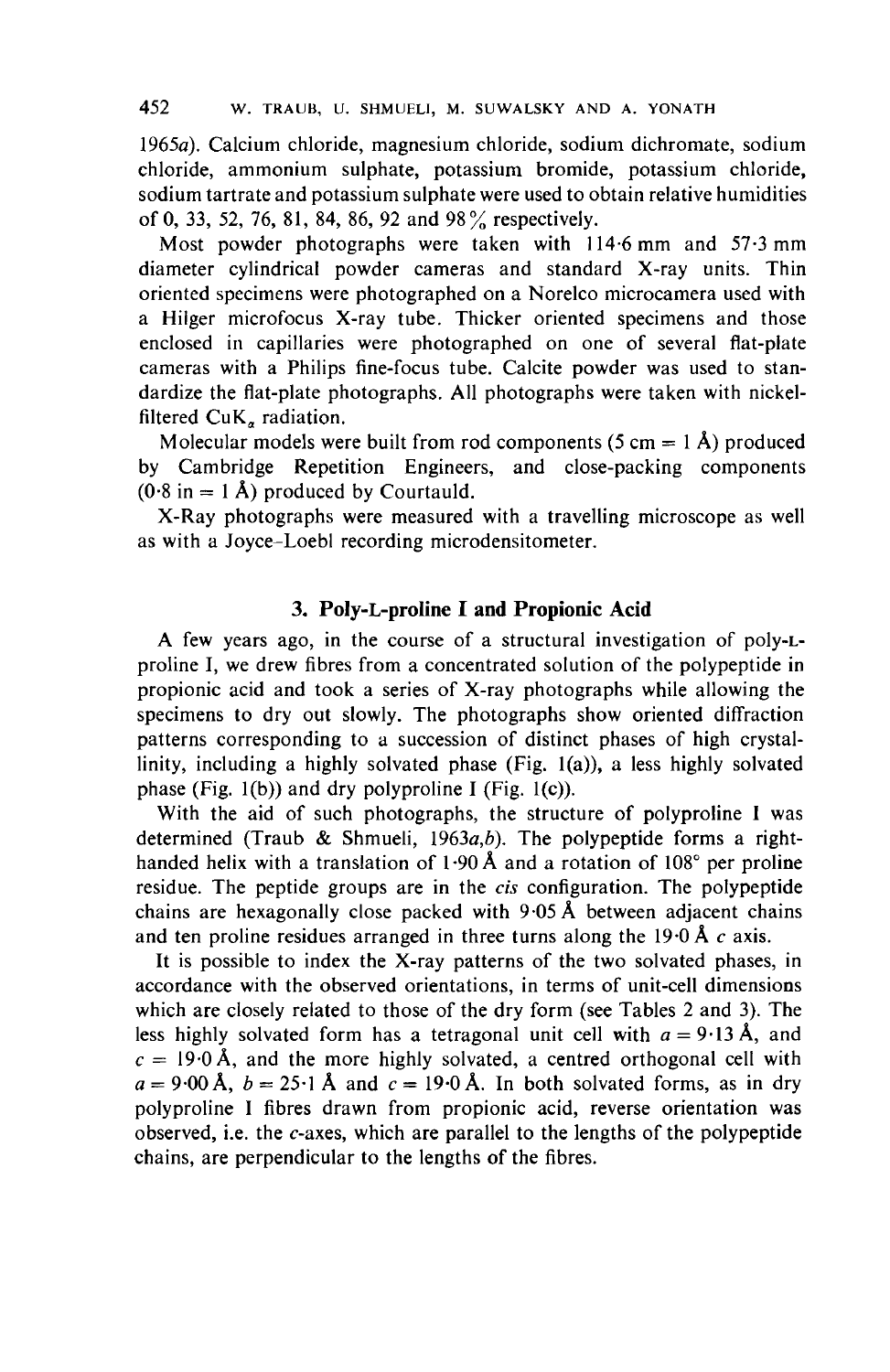

**FIG. 1. X-Ray diffraction photographs of oriented fibres of (a) highly solvated polyproline I-propionic acid complex, (b) less highly solvated complex, (c) dry polyproline I. All photographs were taken with the fibre axis vertical.**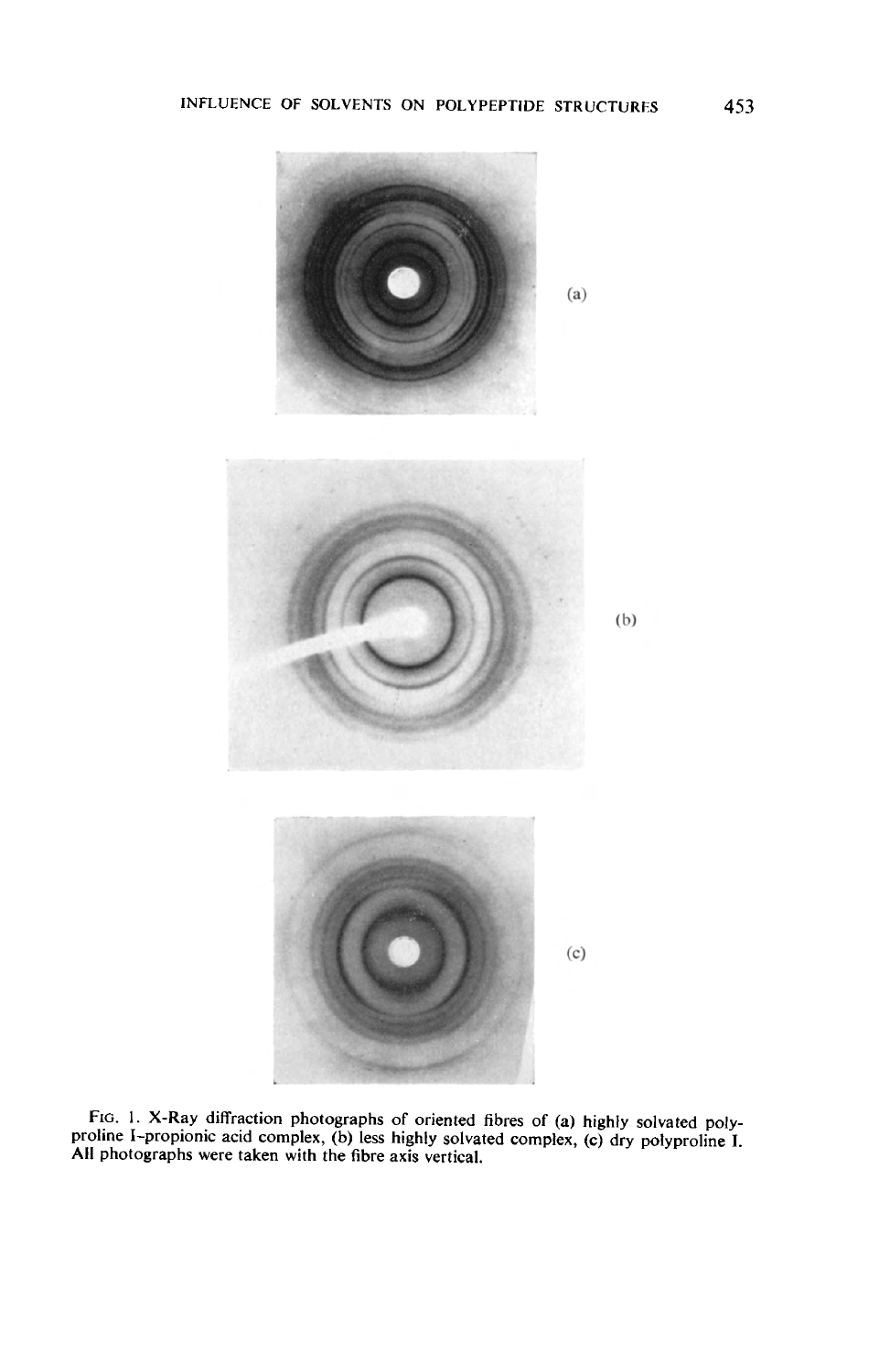|            |              | Propionic acid complex |           |                 |    | Acetic acid<br>complex |    | Formic acid<br>complex |                                 |
|------------|--------------|------------------------|-----------|-----------------|----|------------------------|----|------------------------|---------------------------------|
| hkl        | $d_c(A)$     | Orientation            | I.        | $d_o(\text{Å})$ | I, | $d_{\nu}(\hat{A})$     | I. |                        | $d_o(\text{A})$ $d_e(\text{A})$ |
| 100        | 9.13         | meridional             | <b>VS</b> | 9.16            | VS | 9.14                   | S  | 8.92                   | 8.92                            |
| 110        | 6.46         | meridional             | m         | 6.52            | m  | 6.49                   | w  | 6.32                   | 6.31                            |
| 103        | 5.20         | equatorial             | ms        | 5.17            | ms | 5.21                   | m  | $5 - 17$               | 5.16                            |
| 200<br>113 | 4.57<br>4.52 | meridional<br>diagonal | m<br>S    | 4.57<br>4.52    | s  | 4.53                   | m  | 4.47                   | 4.46<br>4.47                    |
| 104        | 4.22         | equatorial             | mw        | 4.25            | m  | 4.27                   |    |                        | 4.19                            |
| 210        | 4.08         | meridional             | m         | $4-10$          | ms | 4.06                   | mw | 4.02                   | 3.99                            |
| 203        | 3.70         | diagonal               | m         | 3.74            | ms | 3.72                   | m  | 3.69                   | 3.65                            |

TABLE 2. Observed and calculated spacings for complexes of poly-L-proline I with propionic, acetic and formic acids

**Observed intensities (/0) were estimated as very strong (vs), strong (s), moderately strong (ms), medium (m), moderately weak (mw) and weak (w). Indices** *(hkl)* **were assigned to the reflections and their spacings calculated** *(dc)* **on the basis of tetragonal cells with**   $a = 9.13 \text{ Å}$ ,  $c = 19.0 \text{ Å}$  for propionic and acetic acids and  $a = 8.92 \text{ Å}$ ,  $c = 19.0 \text{ Å}$  for **formic acid. Note the reverse orientation.** 

Not only do all three forms have the same  $19.0 \text{ Å}$  repeat distance along the chain direction, but in each case there are several relatively strong reflections with index  $l = 3$ , indicating in accordance with helical diffraction theory (Cochran *el al.,* 1952) that 19-0 A corresponds to three turns of the helix. As it is very unlikely that the same helical pitch and repeat distance correspond to different numbers of proline residues in the different forms, it seems clear that the two solvated phases contain polypeptide chains with the same helical conformation as was found in the dry form of polyproline I.

The three forms also have closely similar  $a$ -axes indicating that van der Waals contacts are maintained between adjacent molecules in the solvated phases. The small variations in the  $a$ -axes can be explained by the fact that the molecules are not cylindrically symmetrical, but in fact, have tenfold helical symmetry. The different packing arrangements would therefore involve some variation in the nature of the intermolecular van der Waals contacts.

Figure 2 illustrates how polypeptide chains with the same conformation would pack in the three different unit cells. In contrast to the close-packed hexagonal arrangement, the tetragonal packing provides space for columns of solvent parallel to the polyproline I helices, and the centred orthogonal cells contain alternating layers of polypeptide and solvent. Taking into account the approximately  $9.0 \text{ Å}$  diameter of the polyproline I helices, the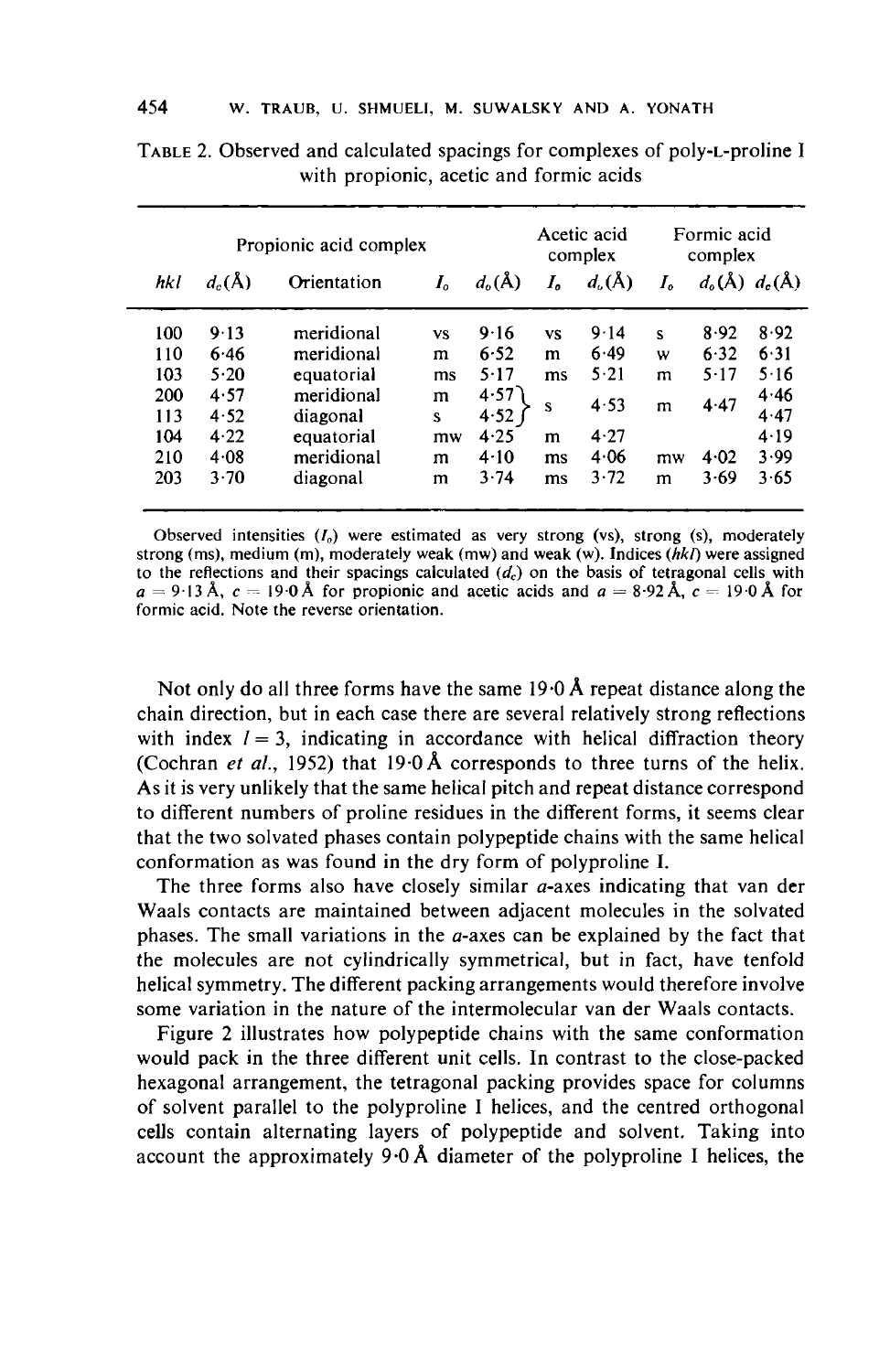|                   | $I_{o}$      | $d_o(\text{\AA})$ | hkl        | $d_c(\text{\AA})$ |  |
|-------------------|--------------|-------------------|------------|-------------------|--|
| Equator           | $\mathbf{s}$ | 12.53             | 020        | 12.55             |  |
|                   | m            | 5.65              | 023        | 5.65              |  |
|                   | m            | 5.05              | 033        | 5.05              |  |
|                   | m            | 3.81              | 044        | 3.79              |  |
| First layer line  |              | 8.48              | 062<br>110 | 3.83<br>8.47      |  |
|                   | <b>VS</b>    | 6.15              | 130        | 6.13              |  |
|                   | m            |                   | 103        | 5.18              |  |
|                   | ms           | 5.13              | 113        | 5.07              |  |
|                   |              | 4.82              | 123        | 4.79              |  |
|                   | m            |                   |            | 4.40              |  |
|                   | S            | 4.43              | 133<br>150 | $4 - 38$          |  |
|                   | m            | 4.14              | 114        | 4.14              |  |
|                   |              |                   | 143        | 3.99              |  |
|                   | m            | 3.98              | 124        | 3.98              |  |
|                   |              |                   | 152        | 3.98              |  |
| Second layer line | m            | 4.25              | 220        | 4.24              |  |
|                   |              |                   | 222        | 3.87              |  |
|                   | ms           | 3.87              | 231        | 3.88              |  |
|                   |              |                   | 203        | 3.67              |  |
|                   |              |                   | 240        | 3.66              |  |
|                   | mw           | 3.66              | 232        | 3.66              |  |
|                   |              |                   | 213        | 3.63              |  |
| Third layer line  | mw           | 2.99              | 310        | 2.98              |  |
|                   |              |                   |            |                   |  |

TABLE 3. Observed and calculated spacings for more highly solvated complex of poly-L-proline I with propionic acid

Observed intensities  $(I_0)$  were estimated as very strong (vs), strong (s), moderately strong **(ms), medium (m) and moderately weak (mw). Indices** *(hkl)* **were assigned to the reflections and their spacings calculated on the basis of an orthogonal cell with**  $a = 9.00 \text{ Å}, b = 25 \text{ A}$ and  $c = 19.0$  Å. Only values of *hkl* have been listed for which helical diffraction theory **(Cochran** *et al,* **1952) indicates there could be appreciable intensity. Reflections with closely similar spacings on adjacent layer lines, particularly the first and equatorial, may sometimes be incompletely resolved. For example, the spacing observed at 4-43 Â, which has its greatest intensity on the first layer line may also have contributions from 043**   $(d_c = 4.46 \text{ Å})$ , 024  $(d_c = 4.44 \text{ Å})$  and possibly even 200  $(d_c = 4.50 \text{ Å})$ . Other such reflec**tions** include 013  $(d_c - 6.14 \text{ Å})$ , 060  $(d_c = 4.18 \text{ Å})$ , 034  $(d_c = 4.13 \text{ Å})$  and 153  $(d_c = 3.61 \text{ Å})$ .

observed cell dimensions allow some  $3.9 \text{ Å}$  and  $3.6 \text{ Å}$  for the widths of the columns and sheets respectively. These dimensions are consistent with monomolecular thickness of solvent and normal van der Waals contacts in the two solvated phases.

The side to side aggregation of polyproline I molecules in the highly solvated phase suggests an explanation for the observed reverse orientation. Presumably in drawing fibres the sheets, rather than individual molecules,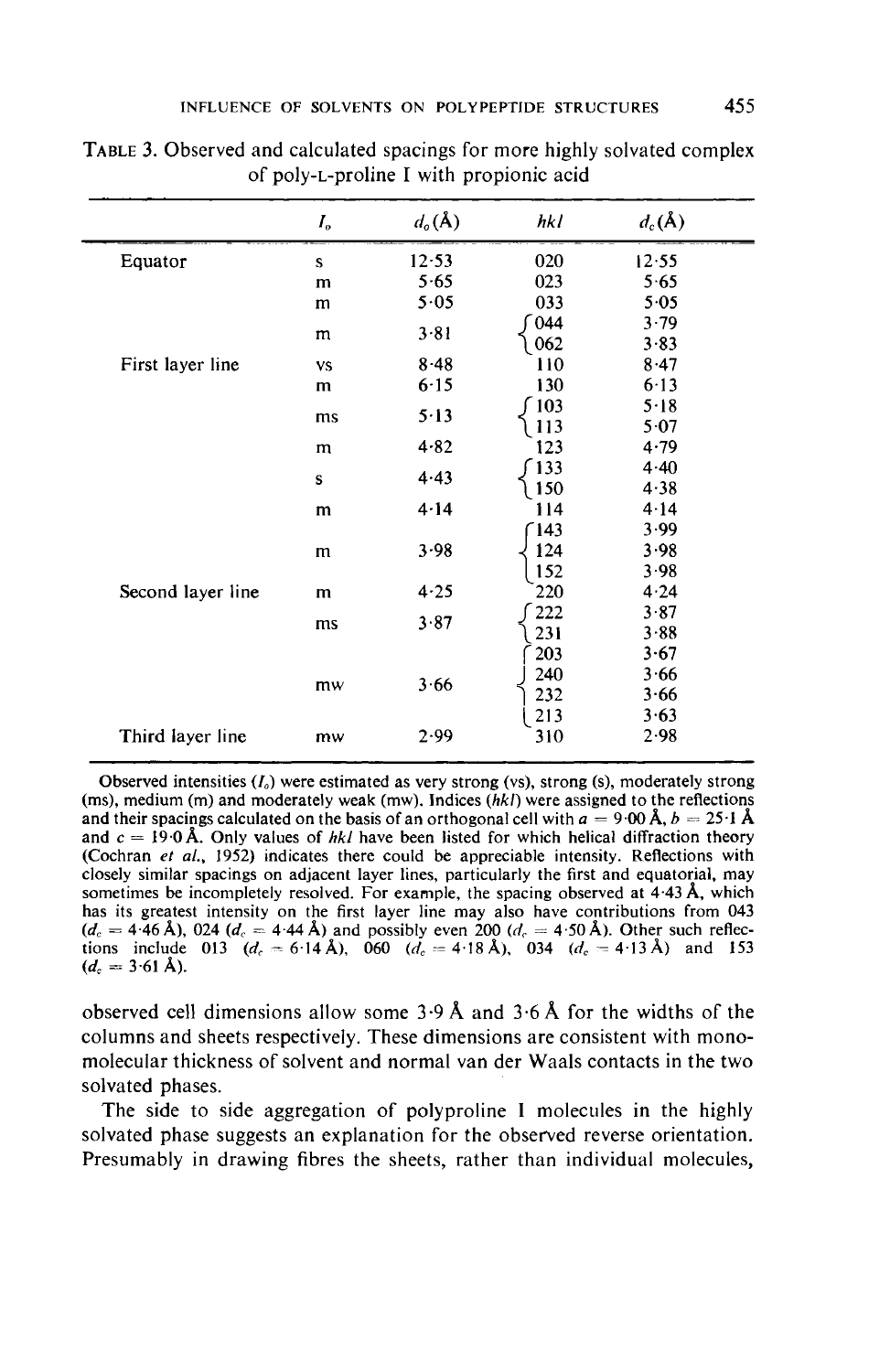

**(b) less highly solvated polyproline I-propionic acid complex, (c) more highly solvated polyproline I-propionic acid complex. All three structures are viewed along the polypeptide chains, i.e. parallel to the c-axis.** 

are oriented with their lengths parallel to the fibre axis. If the sheets are more extended perpendicular than parallel to the fairly low molecular weight polyproline I molecules, this would cause reverse orientation. In subsequent drying out there would hardly be room for molecules to rotate about axes perpendicular to their lengths. However, transitions to the tetragonal and subsequently hexagonal modes of packing could easily be brought about by rotations about, and small translations perpendicular to, the long axes of the molecules.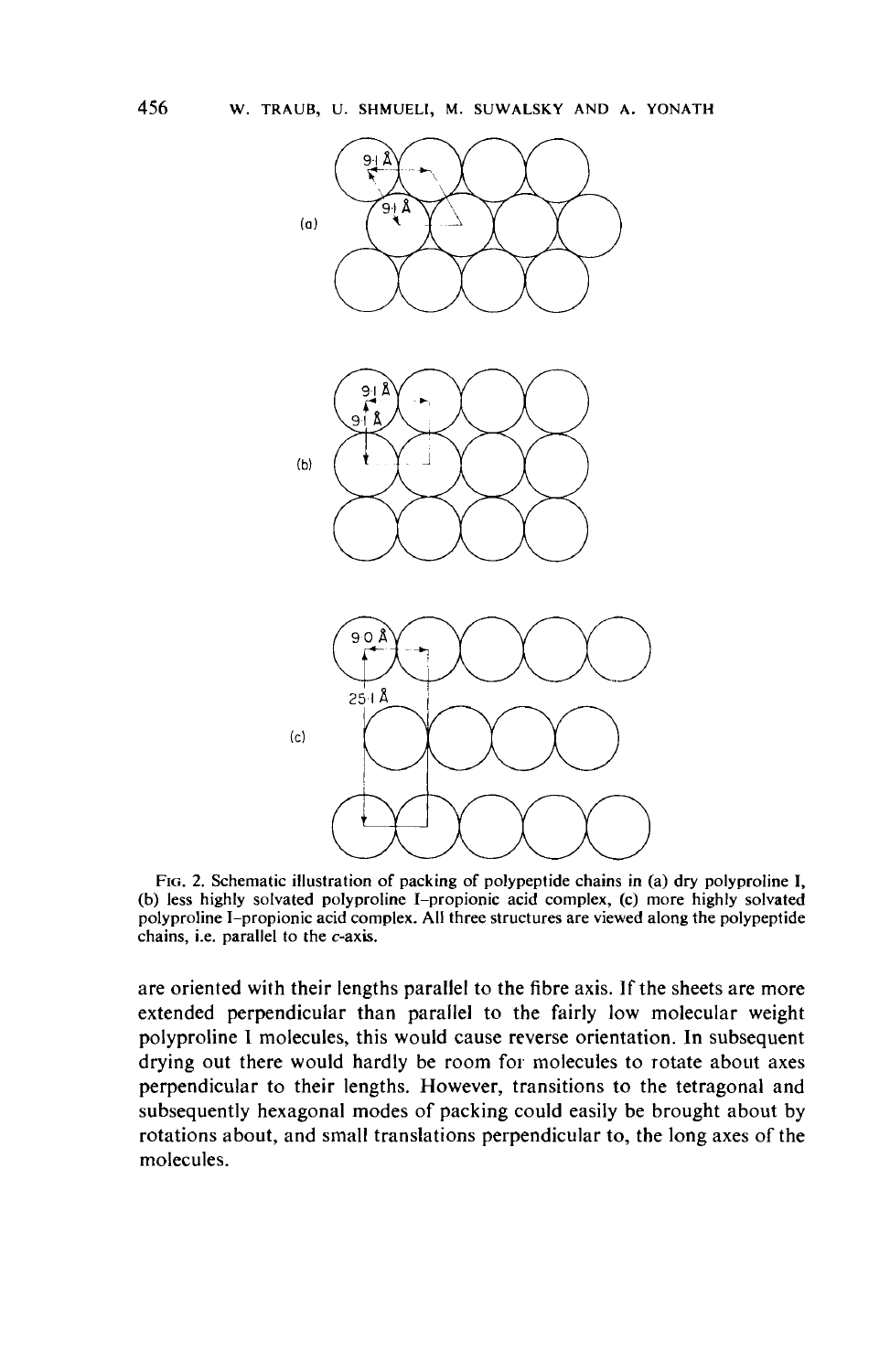Sasisekharan (1960) has described crystalline X-ray powder patterns obtained from pastes of polyproline I with acetic and with formic acids. These resemble very closely the X-ray pattern of the tetragonal polyproline I —propionic acid phase described above. Indeed, as shown in Table 2, the reflections of the acetic acid complex can be satisfactorily indexed in terms of the same cell dimensions as were found in the case of propionic acid, whereas the formic acid complex has the same *c* axis but a slightly smaller *a* axis. Presumably the smaller formic acid molecules can be incorporated with slightly closer packing of the polyproline I helices.

# **4. Poly-(L-Pro-Gly-Gly) and Formic Acid**

The structure of poly-(L-prolyl-glycyl-glycine), hereafter written (Pro-Gly- $Gly$ <sub>n</sub>, has been determined (W. Traub, unpublished).

(Pro-Gly-Gly)<sub>n</sub> has the monoclinic space group  $P2<sub>1</sub>$  and an approximately orthogonal unit cell with  $a = 12.2$  Å,  $b = 4.9$  Å,  $c = 9.3$  Å and  $\beta = 90^\circ$ . The structure of the polytripeptide is shown schematically in Fig. 3. The chains are parallel to the *c* axis and form left-handed helices, with each tripeptide corresponding to an axial translation of 9-3 Â and a rotation of 360°,



FIG. 3. Schematic illustration of the structure of (Pro-Gly-Gly)<sub>n</sub> as viewed (a) along the **c-axis and (b) along the 6-axis. In (a) polypeptide chains are represented by circles, pyrrolidine rings by arrows and hydrogen bonds by lines. In (b) polypeptide chains are represented by full or dashed lines and pyrrolidine rings by arrows.**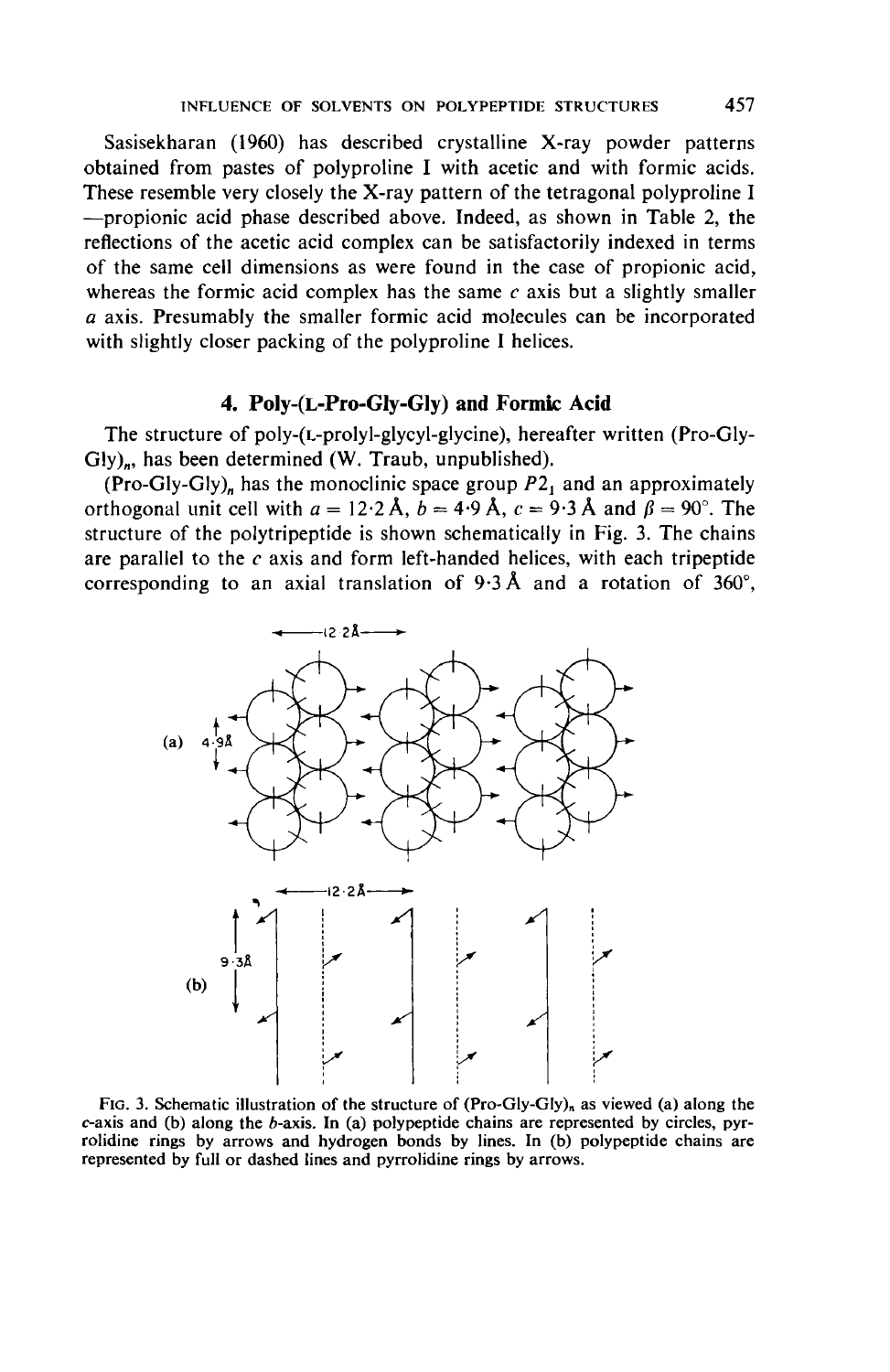approximately equally divided between the three amino acid residues. The chains thus have essentially the same conformation as has been found for polyproline II (Cowan & McGavin, 1955; Sasisekharan, 1959) and polyglycine II (Crick & Rich, 1955; Ramachandran *et al,* 19666).

The chains are held together by two  $NH \cdots$  O hydrogen bonds per tripeptide to form double-layered sheets, with the two layers antiparallel. All the pyrrolidine rings of the proline residues are on the outsides of the sheets, as are the carbonyl groups—one per tripeptide—which are not involved in interchain hydrogen bonding. Each chain has a lateral separation of 4-9 Â from each of its four nearest neighbours.

X-Ray powder photographs were taken of several pastes which had been prepared from (Pro-Gly-Gly), and various amounts of formic acid. Only one X-ray pattern of a solvated phase was observed, Table 4. This resembles the

| $I_{o}$   | $d_o(\text{\AA})$ | hkl               | $d_c(\AA)$           | $I_{a}$ | $d_o(\text{\AA})$ | hkl                                                            | $d_c(\text{\AA})$            |
|-----------|-------------------|-------------------|----------------------|---------|-------------------|----------------------------------------------------------------|------------------------------|
| <b>VS</b> | 13.58             | 100<br>001        | 13.47<br>9.28        | S       | 4.28              | $\left\{\begin{array}{l} 011 \\ 102 \\ 111 \end{array}\right.$ | 4.34<br>4.29                 |
| vw        | 7.50              | 101               | 7.37                 |         |                   |                                                                | 4.08                         |
| m         | 6.74              | 200               | 6.73                 | mw      | 3.92              | $\begin{cases} 210 \\ 301 \end{cases}$                         | 3.96                         |
| W         | 5.26              | 201               | 5.26                 |         |                   |                                                                | 3.92                         |
| S         | 4.61              | 002<br>110<br>300 | 4.64<br>4.61<br>4.49 | w<br>W  | 3.67<br>$3.39$    | 202<br>211<br>$\begin{cases} 400 \\ 012 \end{cases}$           | 3.69<br>3.58<br>3.37<br>3.36 |

TABLE 4. Observed and calculated spacings for  $(Pro-Gly-Gly)_{n}$ -formic acid complex

**Observed intensities (/u) were estimated as very strong (vs), strong (s), medium (m), moderately weak (mw), weak (w) and very weak (vw). Indices** *{hkl)* **were assigned to the reflections and their spacings calculated** *(dc)* **on the basis of a monoclinic unit cell, space group**  $P2_1$ , with  $a = 13.5$  Å,  $b = 4.9$  Å,  $c = 9.3$  Å and  $\beta = 94^\circ$ .

pattern of dry (Pro-Gly-Gly)<sub>n</sub> in general intensity distribution, but the spacings of the reflections are all somewhat different from the corresponding spacings in the dry form.

As it did not prove possible to obtain oriented X-ray patterns of the solvated phase, the problem of indexing the reflections was approached in an indirect manner. It was assumed, from the close resemblance of the two patterns, that the first few long spacings have the same indices in dry and solvated (Pro-Gly-Gly)<sub>n</sub>. This was found to imply a longer  $a$ -axis in the solvated form, but much the same  $c$ -axis. Similarly if the 4.61 Å spacing is identified with the very strong 110 at 4.55 Å in dry (Pro-Gly-Gly)<sub>n</sub>, the *b*-axis is the same in the two forms. In fact, as is shown in Table 4, all the reflections of the solvated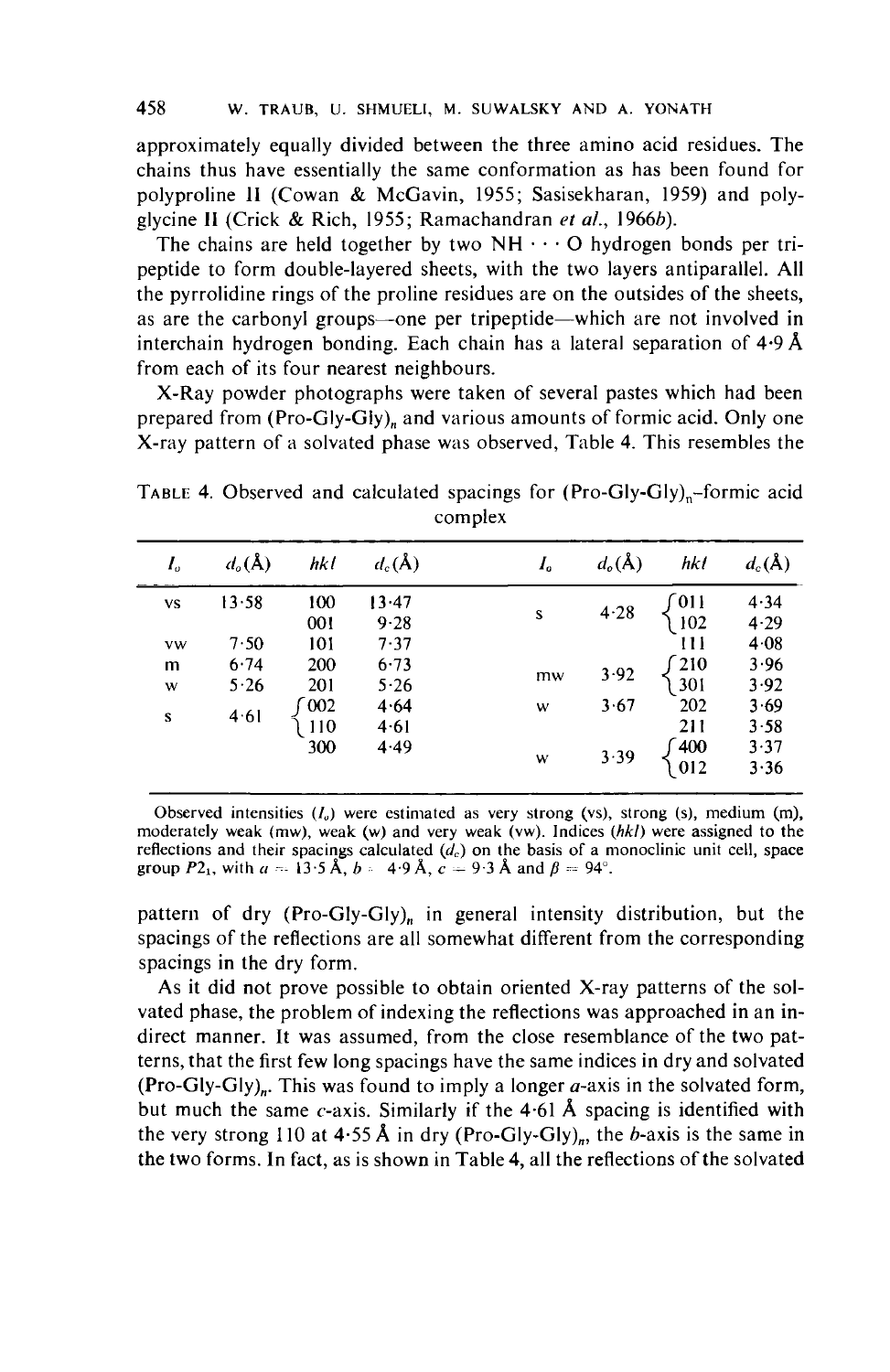phase can be indexed satisfactorily in terms of a unit cell with the same *b*and c-axes as in dry  $(Pro-Gly-Gly)_n$ . Though the lack of orientation and limited resolution of the X-ray pattern does not allow determination of the cell dimensions with great precision, it seems clear that the *b*- and *c*-axes change little if at all.

These cell dimensions have very plausible structural implications. The 9.3 Å c-axis corresponds to one tripeptide unit and one turn of the polypeptide helix. The 4.9 Å b-axis is related to the width of the chains and to the mode of interchain hydrogen bonding. It therefore seems likely that the conformation of the chains and the hydrogen bonding between them is unaffected by the solvent. However, the sheets of polypeptide chains become slightly staggered and the distance between them increases providing space for the incorporation of formic acid, possibly in the vicinity of the unbonded carbonyl groups.

#### **5. Poly-(L-Pro-Gly-L-Pro) and Water**

Poly-(L-prolyl-glycyl-L-proline), hereafter written (Pro-Gly-Pro)<sub>n</sub>, is a water-soluble polytripeptide which has been found to have an X-ray pattern closely resembling that of collagen and a very similar structure (Traub  $\&$ Yonath, 1966). Three helical polypeptide chains are wound about each other to form a three-stranded coiled coil. They are held together by systematic interchain hydrogen bonds of the type  $NH \cdots$  O between amino and carbonyl groups. In  $(Pro-Gly-Pro)$ , there is one such hydrogen bond per tripeptide.

It was found that, even after standing several days over phosphorus pentoxide *in vacuo,* one molecule of water per tripeptide remained bound to the polymer. We have suggested that these water molecules may form hydrogen bonds with the two carbonyl groups per tripeptide not hydrogen bonded to an amino group, and thus help to stabilize the structure by making  $CO \cdot \cdot \cdot$  HOH  $\cdot \cdot \cdot$  OC bridges between chains.

X-Ray photographs of  $(Pro-Gly-Pro)_{n}$  were taken at 0, 52, 76, 86, 92 and 98% relative humidity. Those at 0 and 52% r.h. are essentially identical. They show a pattern that corresponds to a hexagonal cell with  $a = 12.5 \text{ Å}$ and  $c = 28.5$  Å and indicates a helical conformation with 10 tripeptide units arranged in three turns along the 28.5 Å c-axis (Traub & Yonath, 1966). The X-ray patterns obtained at 76 $\frac{9}{6}$  and higher relative humidities, though rather similar to that obtained at  $0\frac{9}{6}$  r.h., are appreciably sharper and show some changes in spacing and intensity. The changes in spacing of the 100, 110 and 200 reflections in particular indicate a gradual expansion of the hexagonal unit cell with increasing humidity such that the *a*-axis increases from 12.5 Å at 52% r.h. to 13.6 Å at 98% r.h. without any appreciable change in the c-axis, Table 5.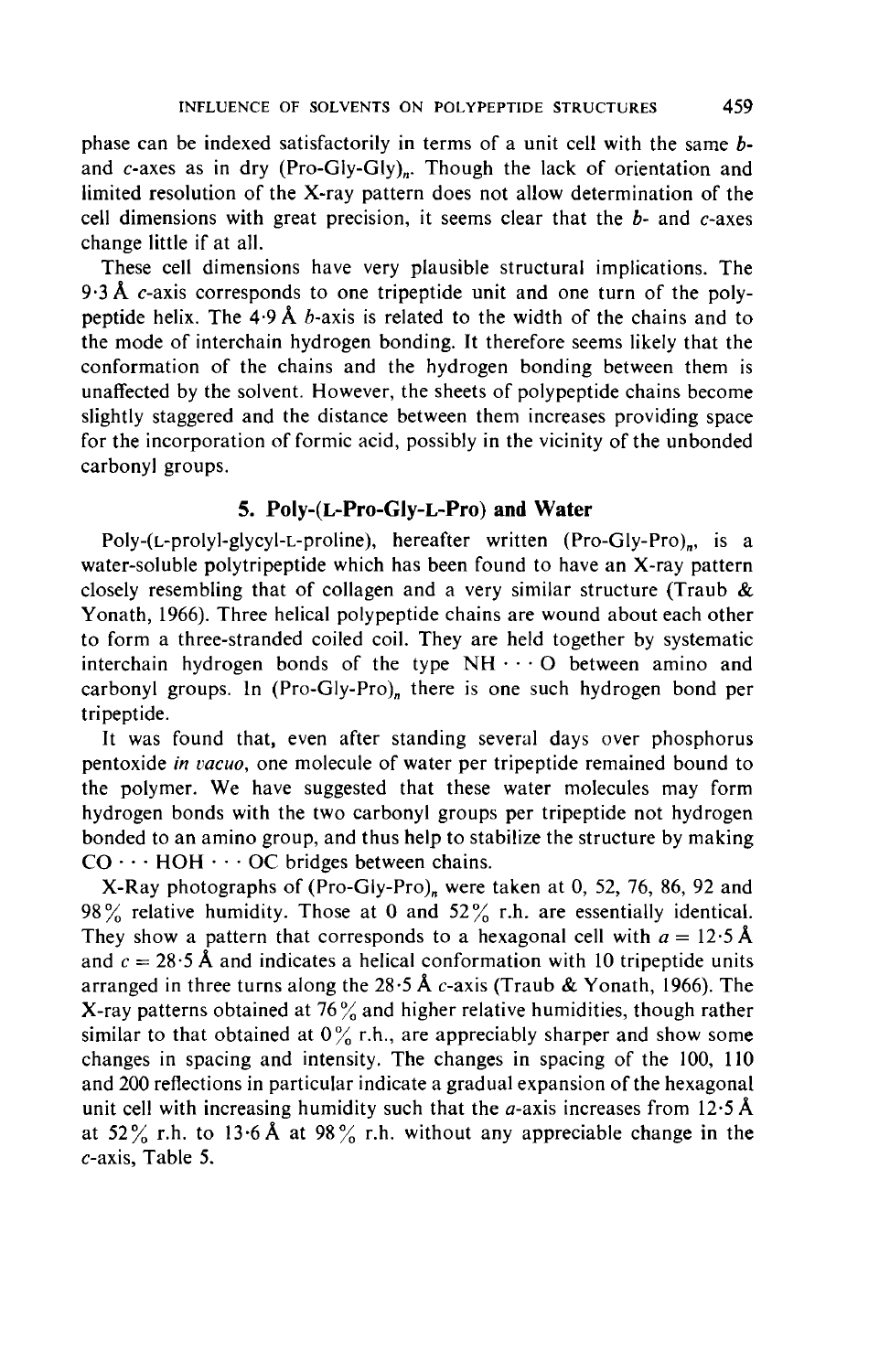|            | Relative humidity $(\%)$ |       |           |       |           |       |  |  |
|------------|--------------------------|-------|-----------|-------|-----------|-------|--|--|
| hkl        |                          | 52    | 76        | 86    | 92        | 98    |  |  |
| ---<br>100 | ш.<br>10.85              | 10.90 | $11 - 23$ | 11.58 | $11 - 74$ | 12.00 |  |  |
| 110        | 6.19                     |       | 6.45      | 6.60  | 6.67      | 6.89  |  |  |
| <b>200</b> | 5.45                     | 5.47  | 5.64      | 5.71  | 5.84      | 5.93  |  |  |
| 0, 0, 10   | 2.85                     | 2.83  | 2.86      |       |           | 2.87  |  |  |

TABLE 5. Observed spacings in Angstrom units of  $(Pro-Gly-Pro)_{n}$  axial reflections at various relative humidities

**t Photographs of specimens at 86 and 92% r.h. were calibrated assuming the spacing of the 0,0,10 reflection to be 2-85 À.** 

Photographs taken at 98% r.h. and of very wet pastes of (Pro-Gly-Pro)<sub>n</sub> show both the pattern of the hexagonal cell with  $a=13.6 \text{ Å}$  and a rich pattern with many sharp lines evidently due to another phase. The latter pattern includes a strong 13-6 Â reflection and several related spacings, a possible indication that molecules, with the same conformation and diameter as in the most expanded hexagonal cell, are rearranged so as to provide additional space for water (cf. Section 3). Photographs were taken of homogenous wet pastes of  $(Pro-Gly-Pro)_{n}$  containing 6 and 11 molecules of water per tripeptide. The specimen with 6 molecules showed the hexagonal pattern with an *a*-axis of 13.5 Å; the one with 11 molecules showed the pattern of the most expanded hexagonal cell as well as reflections indicating a smaller but substantial proportion of the wetter phase. From these results we estimate that the most expanded hexagonal cell contains between seven and nine molecules of water per tripeptide.

# **6. Poly-y-benzyl-L-glutamate and m-Cresol**

It was reported several years ago (Luzzati *et al,* 1961) that a 20-35% solution of poly-y-benzyl-t-glutamate, hereafter written PBLG, in m-cresol forms a cholesteric phase, in which the translation per amino acid residue appears to be about 2.0 Å as compared with  $1.5 \text{ Å}$  for the  $\alpha$ -helix. This conclusion was based on measurement of a broad low-angle spacing, the centre of which varies with concentration, and the assumption that this corresponds to the first equatorial reflection of a fairly regular hexagonal array of molecules throughout the solution. We sought to investigate the matter further by a study of the high-angle pattern, which can generally provide more direct evidence regarding the conformation of helical structures.

Solutions of PBLG in *m*-cresol of 25 and 30 $\%$  composition by weight were prepared by mixing weighed quantities of the two components and allowing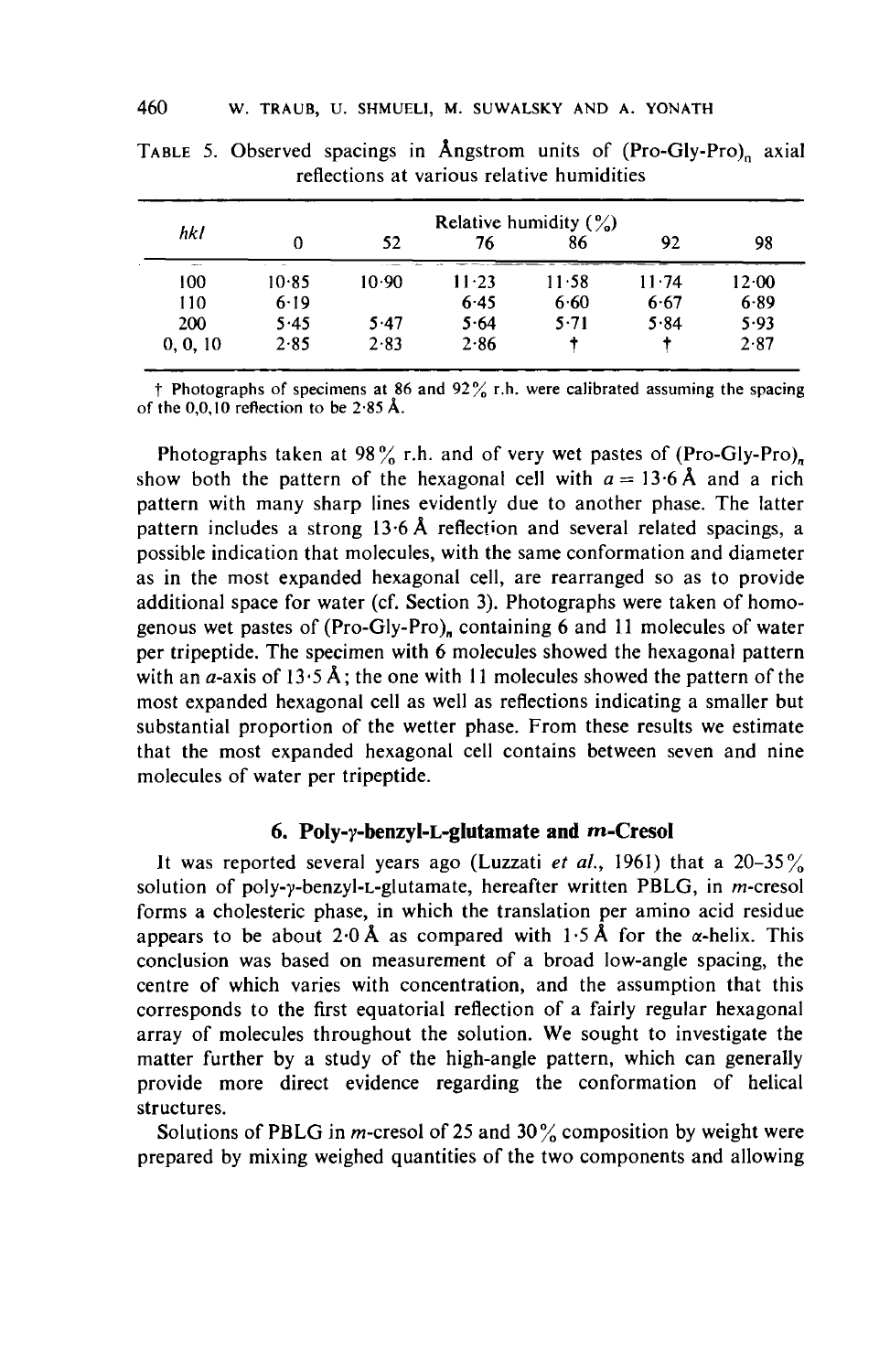them to homogenize by standing for several weeks. Their compositions were confirmed by analysis for nitrogen. The solutions were sucked into capillaries and X-ray photographs taken with the capillaries vertical. Fairly welloriented patterns were obtained (Fig. 4) which show broad equatorial reflections over the ranges 19-30 Å and 19.5-25 Å for the 25 and 30% solutions respectively, in agreement with the reported values. In addition, the patterns of both solutions show a near-meridional arc of medium intensity at  $5.22 \text{ Å}$  and two weak ones at  $13.2 \text{ Å}$  and  $4.45 \text{ Å}$ .

These spacings agree well with those of near-meridional streaks on the 5th, 2nd and 6th layer lines respectively of the paracrystalline dry form of PBLG (Elliott et al., 1965; Parsons & Martius, 1965) which has an  $\alpha$ -helical



**FIG. 4. Oriented X-ray diffraction photograph obtained from 25** *%* **solution of PBLG in w-cresol.** 

conformation. Evidently in the cholesteric phase the PBLG chains have this same conformation, but are packed more sparsely than had been assumed and in a rather irregular manner, as indicated by the breadth of the equatorial reflection.

Essentially the same conclusions have been reached by Parry & Elliott  $(1965)$  who investigated the PBLG-m-cresol cholesteric phase independently of us, and with an elegant technique were able to record the  $1.5 \text{ Å}$  meridional spacing characteristic of  $\alpha$ -helices as well as the 5.22 Å arcs.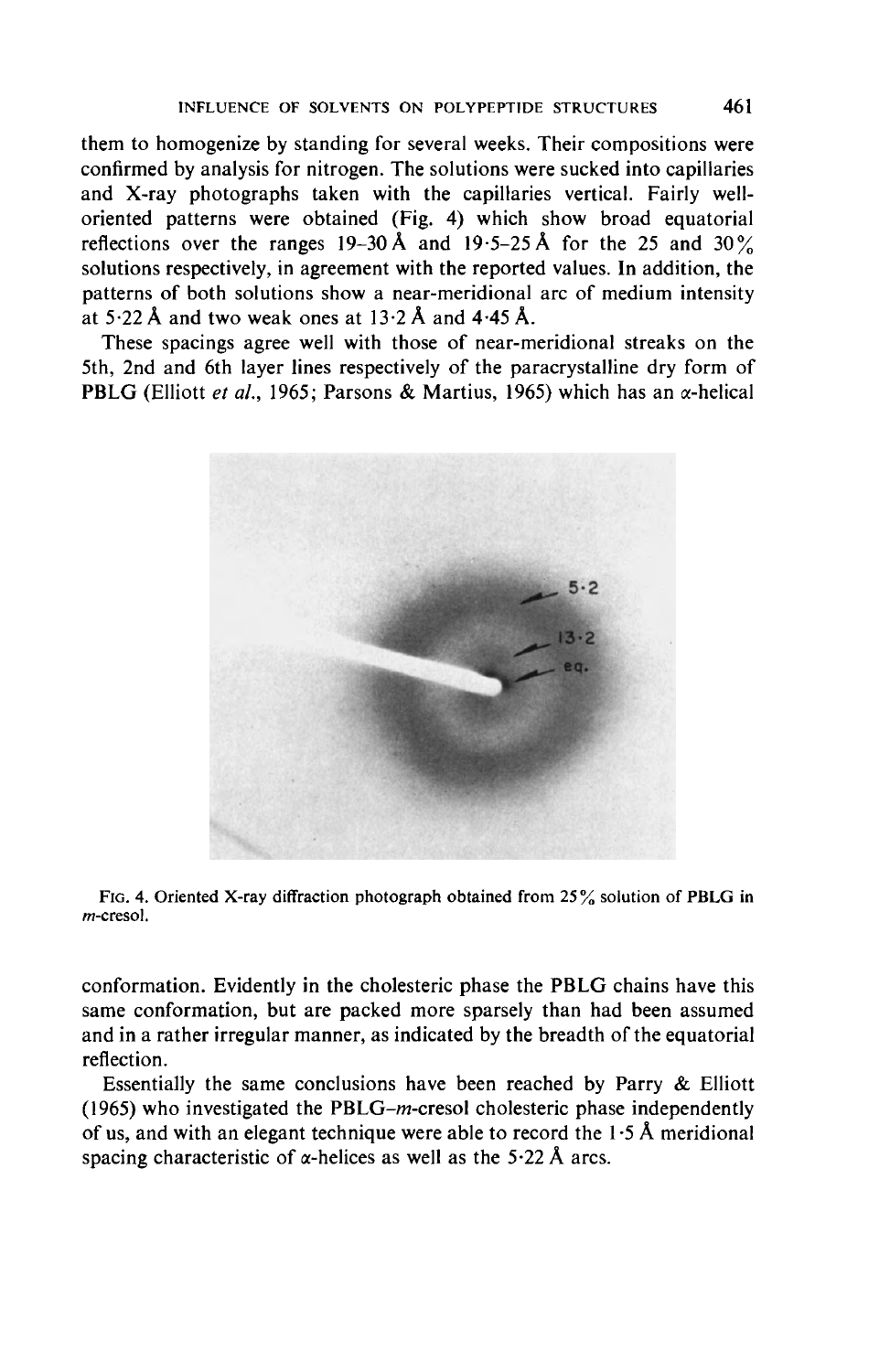#### **7. Poly-L-Iysine Hydrochloride and Water**

Poly-L-lysine hydrochloride is a water-soluble polypeptide which resembles basic proteins in several of its properties. Blout & Lenormant (1957) first showed from an infrared investigation that water can induce reversible configurational changes in this polypeptide. More recently, an X-ray study has been made of its molecular structure at various degrees of hydration and it has been found to undergo a remarkable series of structural changes (Shmueli & Traub, 1965a).

Dry polylysine hydrochloride has a pleated-sheet structure characteristic of  $\beta$ -polypeptides and an approximately orthogonal unit cell. Figure 5 illustrates the main features of the structure.



**FIG. 5. Schematic illustration of structure proposed for polylysine hydrochloride at 0% relative humidity. Polypeptide chains lie with their lengths along the c-axis and are hydrogen**  bonded together to form pleated sheets parallel to *ac*-plane. The lysine side chains are roughly perpendicular to this plane and there is a regular alternation of  $NH_3^+$  and  $Cl^-$  ions.

With increasing relative humidity over the range from 0 to  $84\%$ , the intersheet distance increases gradually from 15-2 to 17-0 Λ, whereas the 6-66 Â repeat distance along the polypeptide chain remains unchanged. There is also a small increase from  $4.62$  to  $4.78$  Å in the 100 spacing, due either to a lengthening of the α-axis or increasing perpendicularity between the *a-* and  $b$ -axes. The changes in the X-ray pattern over this range of relative humidity are shown in Table 6.

Polylysine hydrochloride contains practically no water at  $0\frac{9}{6}$  r.h. and about five molecules per lysine residue at  $84\%$  r.h. Water is presumably absorbed mainly around the NH<sub>3</sub> and Cl<sup>-</sup> ions at the ends of the side chains, causing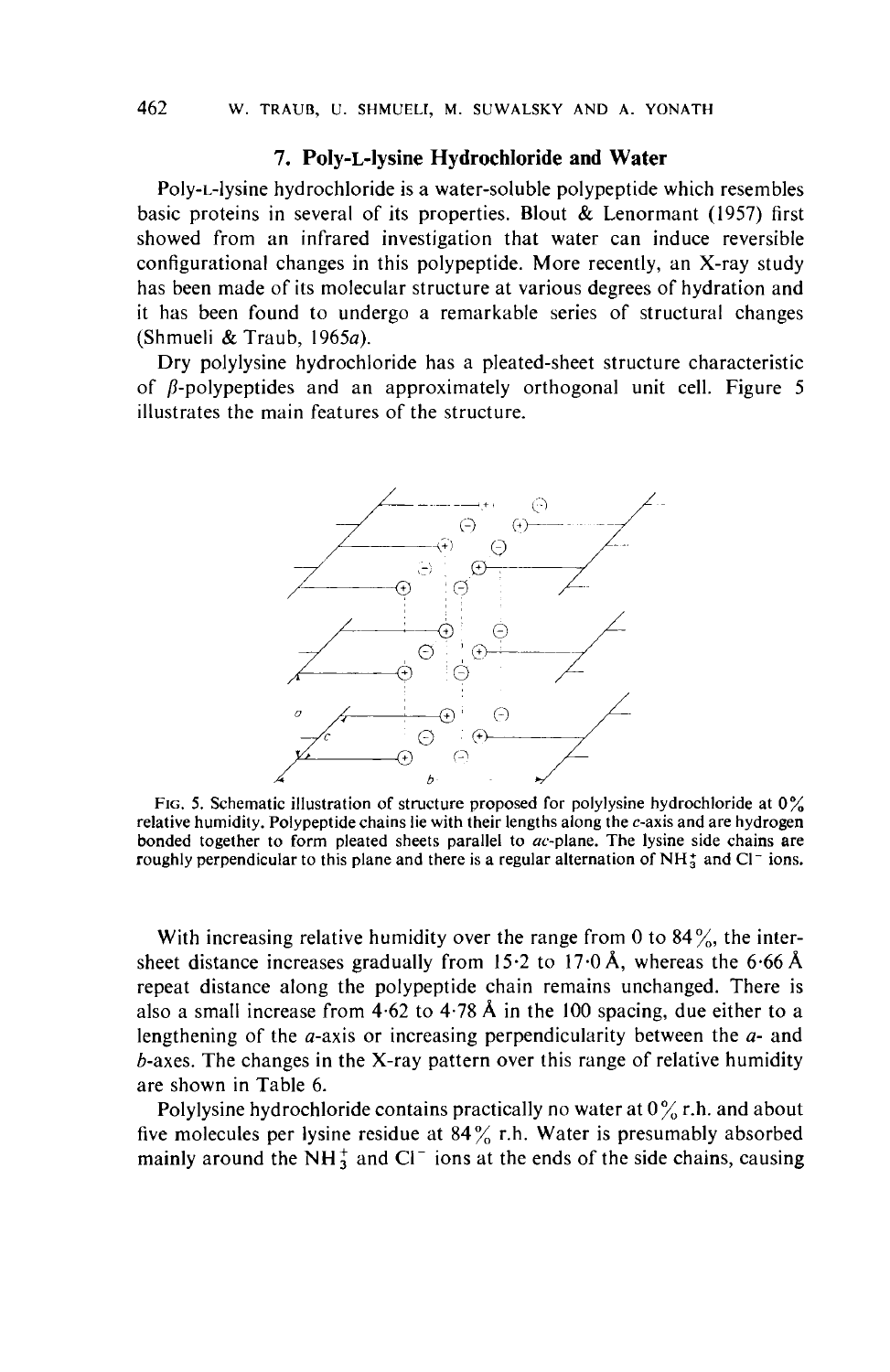|                   | Relative humidity $(\frac{6}{6})$ |            |       |       |       |       |       |
|-------------------|-----------------------------------|------------|-------|-------|-------|-------|-------|
|                   | $I_{o}$                           | hkl        | 0     | 33    | 52    | 65    | 84    |
| Equator           | w                                 | 010        | 15.10 | 15.67 | 16.25 | 16.55 | 16.94 |
|                   | VS                                | 020        | 7.57  | 7.85  | 8.11  | 8.35  | 8.51  |
|                   | m                                 | 030        | 5.08  | 5.24  | 5.42  | 5.54  | 5.65  |
|                   | vw                                | 050        |       | 3.13  | 3.23  | 3.34  |       |
|                   | VS                                | 100        | 4.62  | 4.68  | 4.66  | 4.71  | 4.78  |
| First layer line  | vw                                | 011        |       | 6.34  | 6.21  | 6.33  | 6.30  |
|                   | w                                 | 021        |       | 5.16  | 5.13  | 5.23  | 5.25  |
|                   | mw                                | 101<br>111 | 3.78  | 3.78  | 3.77  | 3.80  | 3.82  |
| Second layer line | mw                                | 002        | 3.34  | 3.33  | 3.33  | 3.31  | 3.36  |

TABLE 6. Observed spacings of polylysine hydrochloride in the *ß* form at various relative humidities

**Observed intensities (/0) were estimated as very strong (vs), medium (m), moderately weak (mw), weak (w) and very weak (vw). These varied little with relative humidity.**  Spacings are given in Angström units. Features of the  $\alpha$  form of polylysine hydrochloride **appearing at 84% relative humidity have not been included in this Table. Indices** *{hkl)*  **were assigned to the reflections on the basis of an orthogonal cell with, depending on the relative humidity,**  $a = 4.62 - 4.78$  Å,  $b = 15.2 - 17.0$  Å and  $c = 6.66$  Å.

an increase in the separation between sheets with only very little alteration in the structural conformation of the sheets.

X-Ray patterns of specimens containing from five to nine molecules of water per residue no longer indicate pleated sheets, but show characteristic features of  $\alpha$ -helices packed in hexagonal array. The interhelix distance varies with water content from  $16·0$  Å in a "superdried" form containing four water molecules per residue, through 16.8 Å for five molecules at  $84\%$  r.h., to 19-0 Â for nine molecules. Table 7 shows the variation in the equatorial X-ray spacings over this range of hydration.

Photographs of specimens containing 15 and 20 water molecules per residue show neither pleated-sheet nor a-helical patterns nor indeed any crystalline diffraction features. This may be due to an isotropie solution of a-helices or a change of conformation to a random-coil form which has been found to predominate in dilute solution (Applequist & Doty, 1962).

There are thus two conformational transitions, as well as packing changes in the pleated-sheet and  $\alpha$ -helical forms, which are brought about merely by changes in the water content. The various structures are stabilized mainly by ionic forces, and the transitions can be explained in terms of increased mobility of the chloride ions with increased hydration (see Discussion).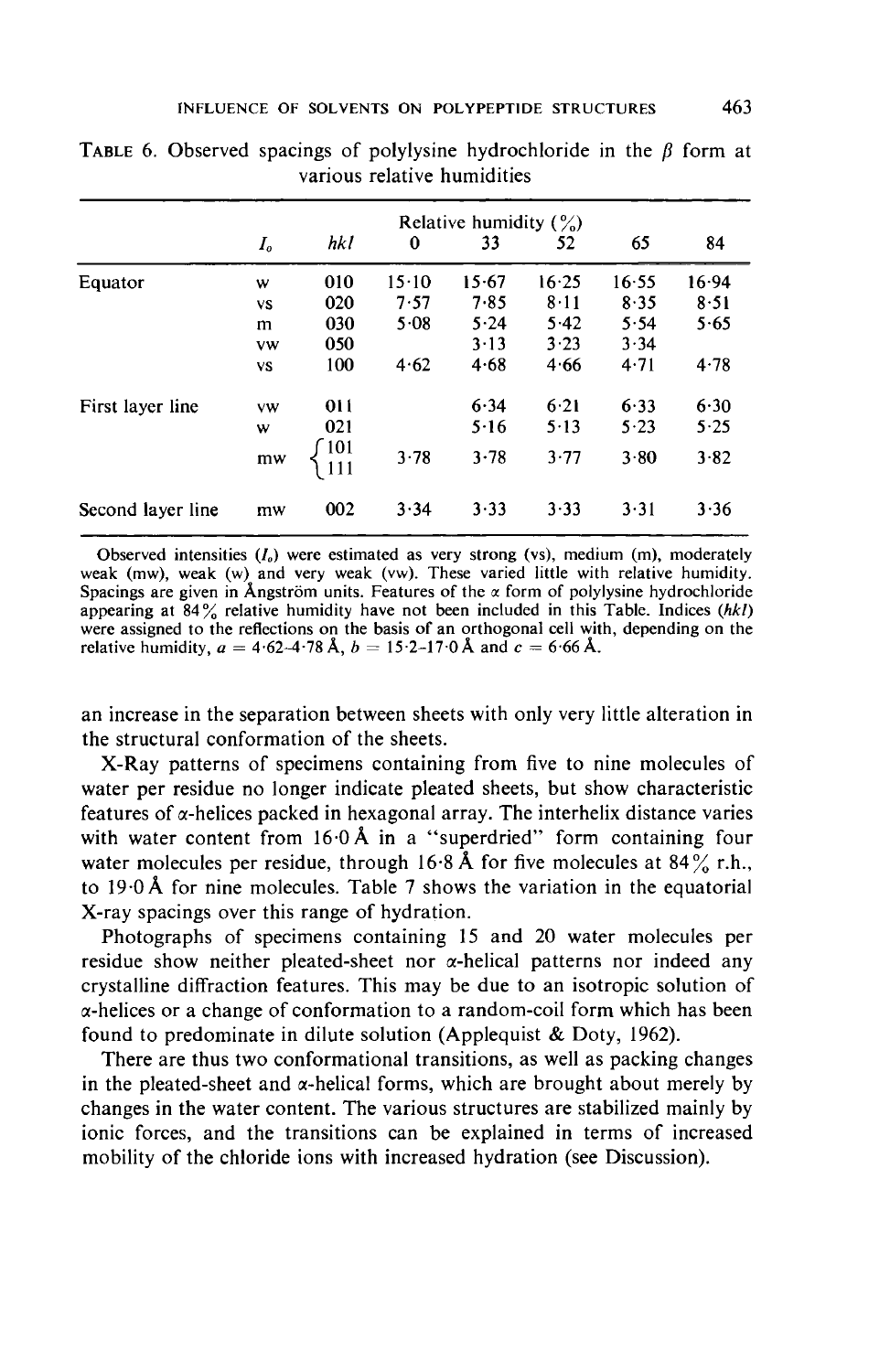| $I_{\alpha}$        | hkl                  | a,                   | a.    | a.    | a.    | a,       |
|---------------------|----------------------|----------------------|-------|-------|-------|----------|
| VS                  | 100                  | 13.90                | 14.50 | 15.28 | 15.91 | 16.40    |
| S                   | 110                  | 8.01                 | 8.39  | 8.67  | 9.12  | 9.47     |
| ms                  | 200                  | 6.90                 | 7.25  | 7.59  | 8.00  | $8 - 19$ |
| w                   | 210                  |                      | 5.53  |       | 5.99  |          |
| No. of molecules of |                      |                      |       |       |       |          |
| water/residue       | $\ddot{\phantom{0}}$ | $\ddot{\phantom{1}}$ |       |       |       |          |

TABLE 7. Observed spacings of polylysine hydrochloride in the  $\alpha$ -form at various degrees of hydration

**The observed intensities (/0) varied little with degree of hydration and were estimated as very strong (vs), strong (s), moderately strong (ms), moderately weak (mw) and very weak (vw). Observed spacings** *(d0)* **are given in Angstrom units, and the approximate water content as molecules of water per residue of lysine hydrochloride. Indices** *(hkl)* **were assigned**  in terms of hexagonal packing so that the interhelix distance corresponds to  $2/\sqrt{3}$  of the **100 spacing.** 

### **8. Poly-L-arginine Hydrochloride and Water**

Poly-L-arginine hydrochloride was first synthesized only recently (Ariely *et al.,* 1966) and its properties have as yet been studied very little. Like polylysine hydrochloride, it is a water-soluble polypeptide derived from a basic amino acid, and we were interested to investigate whether its conformation shows a similar dependence on water content (see Section 7).

X-Ray photographs of specimens containing up to about five molecules of water per arginine residue show features characteristic of  $\alpha$ -helical structures, including a 5.4 Å layer line and a meridional 1.5 Å reflection. Increasing the water content from one half to five molecules per residue causes the  $a$ -axis of the hexagonal unit cell to increase from 14-4 to 15-8 Λ, with no appreciable change in the 27.0 Å c-axis. Removal of the last half molecule of water results in a very diffuse  $\alpha$  pattern, but on rehydration the sharp pattern reappears.

Photographs of specimens containing 5-20 molecules of water per residue show a quite different X-ray pattern, the spacings of which do not vary appreciably with hydration. The pattern includes a meridional  $3.4 \text{ Å}$  reflection, a feature commonly shown by  $\beta$  pleated-sheet structures, and can be indexed satisfactorily in terms of a monoclinic unit cell with  $a = 9.3 \text{ Å}$ ,  $b = 22.1$  Å,  $c = 6.8$  Å and  $\gamma = 109^{\circ}$ .

With the aid of molecular models, we have been able to show that these dimensions are compatible with a *ß* pleated-sheet structure for polyarginine hydrochloride. In our model the polypeptide chains lie along the c-axis and the pleated sheets are parallel to the  $ac$ -plane (cf. Fig. 5) and staggered relative to each other along the a-direction. Adjacent chains in the pleated sheets are antiparallel as indicated by the  $9.3 \text{ Å}$  a-axis, which should be roughly half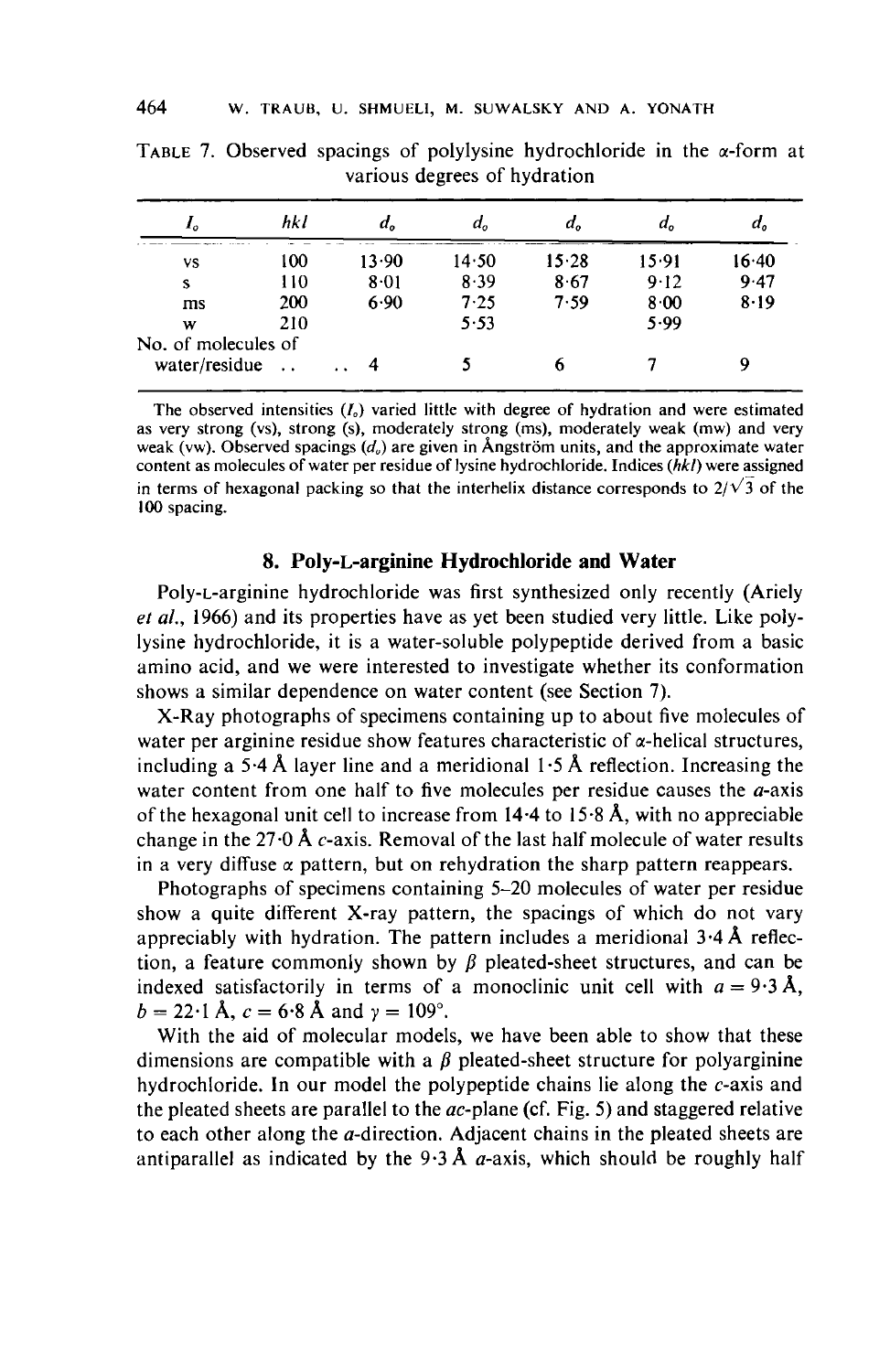this length in the case of parallel chains. Because of the bulky planar guanidyl groups (Ramachandran *et al,* 1966α), it is not possible for the ions at the ends of the side chains from adjacent pleated sheets to overlap in the way illustrated for polylysine hydrochloride in Fig. 5. This makes the intersheet distance considerably larger than in polylysine hydrochloride, even though one would not expect the lengths of the side chains to be very different in the two polypeptides.

In our model, adjacent sheets are held together by water bridges between the ions. Furthermore, there is room for the order of 10 additional water molecules per residue to penetrate the structure, which is relatively open because of the large intersheet distance. However, the addition or removal of this water would not affect the dimensions of the structure, in accordance with our observation that the X-ray spacings do not vary over a wide range of hydration.

### **9. Discussion**

Our studies have covered a considerable variety of polypeptide-solvent systems. They have been concerned with several solvents with different properties, structures stabilized in different ways, including van der Waals, ionic and hydrogen bonding, and in fact nearly all the conformations that have been found for polypeptides.

One general limitation of the investigation is that it has been largely confined to concentrated solutions, and it is therefore appropriate to consider evidence from other sources regarding polypeptide conformation in corresponding dilute solutions. A study of the viscosity, sedimentation, diffusion and optical rotatory properties of polyproline I in propionic acid (Steinberg *et al,* 1960) indicates a helical conformation very similar to that found in the solid state; judging from optical rotation this is true also of solutions in acetic and formic acids. Polyproline I mutarotates to polyproline II at various rates in the three acids. Our photographs and those of Sasisekharan (1960) of the polyproline I-acid complexes do indicate a small proportion of unsolvated polyproline II, but provide no evidence of any intermediate conformation.

(Pro-Gly-Gly), has been reported to form extended aggregates in dilute acetic acid, but to undergo little or no aggregation in concentrated formic acid (Oriel & Blout, 1966). In this case, it seems that a greater proportion of formic acid than our specimens contained might lead to a disruption of intermolecular hydrogen bonding.

 $(Pro-Gly-Pro)$ , in aqueous solution does have a multi-stranded hydrogenbonded structure, though it is not clear whether this is identical with the the triple-helical form found in the crystalline state (Engel *et al.,* 1966).

PBLG has been reported to be  $\alpha$ -helical in *m*-cresol solution on the basis of various physical measurements (Doty *et ai,* 1956; Yang & Doty, 1957). This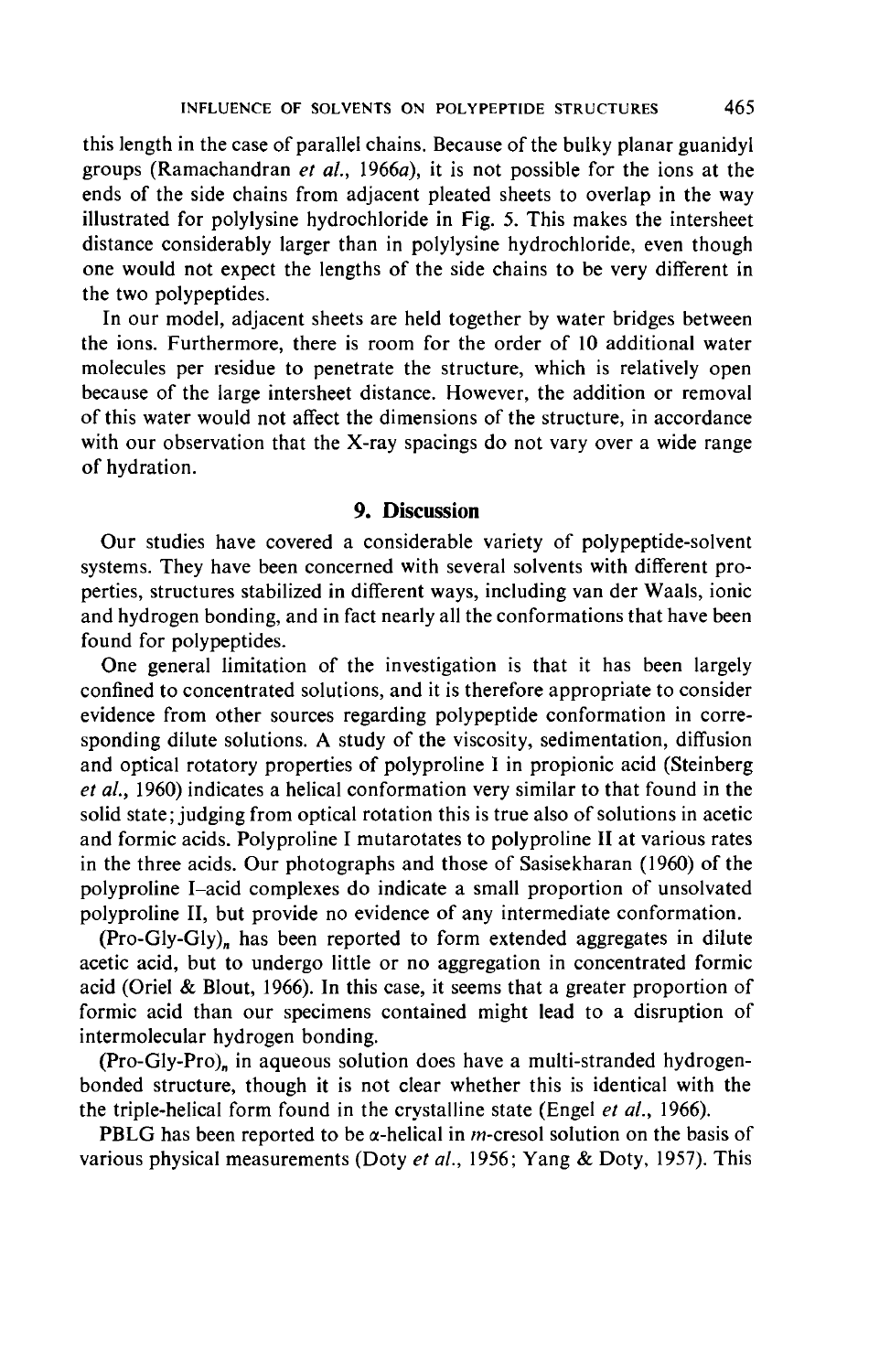polypeptide, as well as polycarbobenzoxy-L-lysine and poly-L-glutamic acid have been studied by X-ray diffraction over a wide range of concentration in several solvents (Luzzati et al., 1961,1962; Saludiian et al., 1963a,b). Taking into account a revision of some of the earlier results due to improvements in low-angle X-ray scattering techniques (Saludjian & Luzzati, 1966,1967), these studies indicate  $\alpha$ -helical conformations for all three polypeptides in both concentrated and dilute solutions. The suggestion that the  $\omega$ -helical conformation exists in the quadratic phases of polycarbobenzoxy-L-lysine and poly-L-glutamic acid in dimethylformamide (Saludjian et al., 1963a,b) does not seem to us adequately supported, as the reported layer-line spacing is compatible with an  $\alpha$ -helix and our results have shown that tetragonal packing does not necessarily imply fourfold helical symmetry (see Section 3).

Perhaps the most striking fact to emerge from our studies is the invariability of conformation observed over a wide range of conditions. Even polylysine and polyarginine hydrochlorides, which show reversible a to *β* transitions, maintain their conformations quite precisely over considerable ranges of hydration and intermolecular distance. Polypeptide conformations do of course vary appreciably under the influence of solvents (Singer, 1962), but our studies suggest that such variations involve major conformational changes with fairly sharp transitions. However, our results are still very limited and other polypeptide-solvent systems may behave quite differently from those we have studied.

The remarkable conformational transitions shown by polyarginine and polylysine hydrochlorides evidently arise from the ionic character of these structures. A similar reversible transition has been reported for the sodium salt of polyglutamic acid (Lenormant *et al.,* 1958; Johnson, 1959). The sensitivity to hydration of these compounds can be explained in terms of repulsions, between ions fixed at the ends of the side chains, which are shielded by unbound counterions. Increased hydration would lead to increased mobility of the counterions and consequent destabilization and eventual disruption of the various structures (Shmueli & Traub, 1965a).

The nature of the changes in intermolecular packing caused by increased solvation in the various systems may provide information about the relative strength of polypeptide-solvent and polypeptide-polypeptide interactions. The regular increase of intermolecular distance with solvation, observed in most cases, suggests a fairly even association of polypeptide and solvent, such as might result from hydrogen bonding between specific groups. By contrast the maintenance of van der Waals contacts in the polyproline I-propionic acid system indicates that the solvent does not bind in an equivalent manner to all the proline residues and that polypeptide-polypeptide attractions are at least as strong as those between polypeptide and solvent.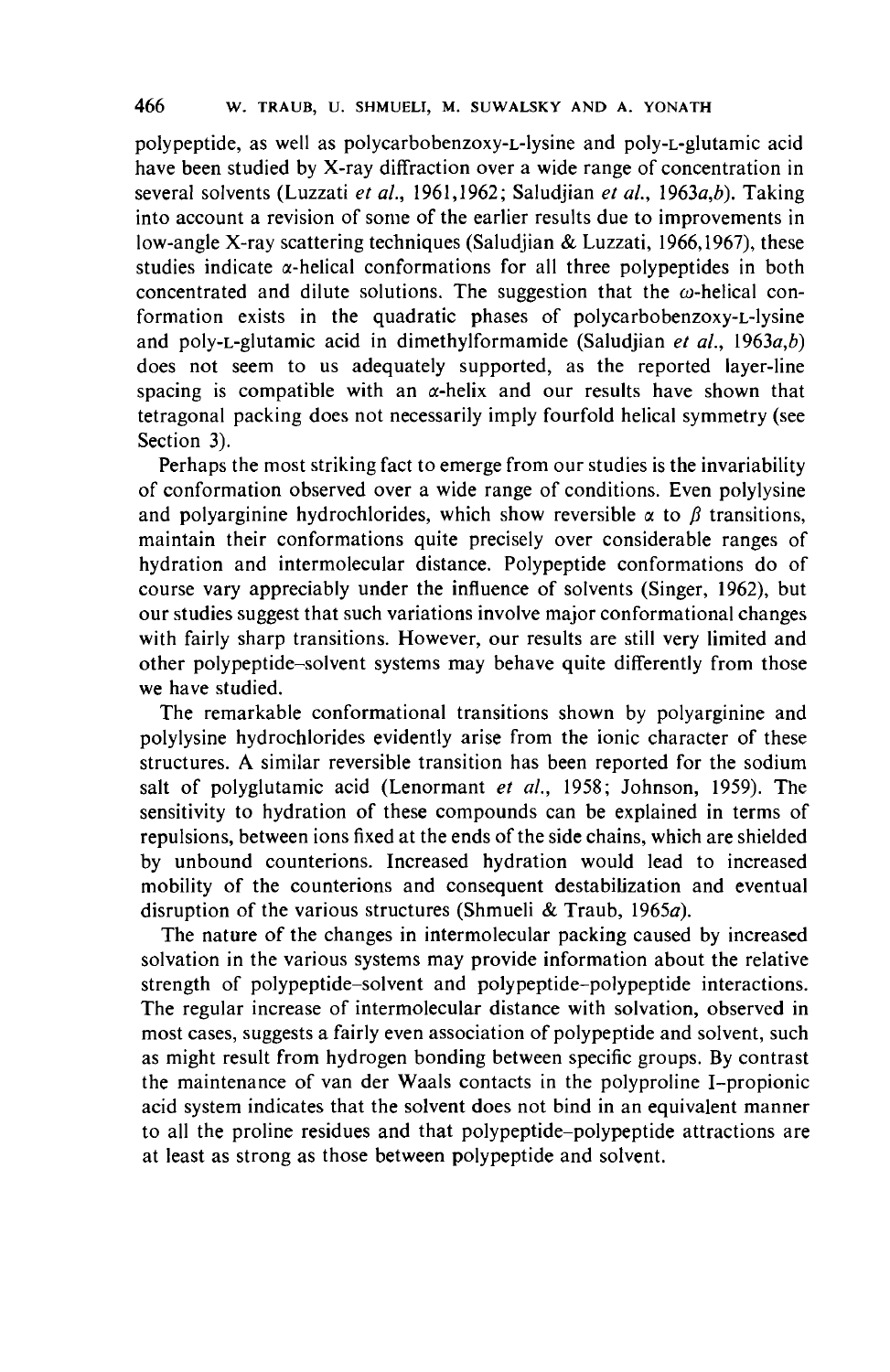$(Pro-Gly-Pro)$ , shows both kinds of polypeptide-solvent association; an even binding of seven to nine water molecules per tripeptide and then a rearrangement which keeps the hydrated molecules in contact and provides interstices for additional water. This system seems somewhat analogous to the binding of water to collagen (Harrington & von Hippel, 1961 ; Berendsen & Migchelsen, 1965) and the distinction between bound and free water in crystalline proteins (Kendrew, 1962).

#### **ACKNOWLEDGMENTS**

We wish to thank Professors Ephraim Katchalski and Gerhard Schmidt for their encouragement and interest in this work, Dr Joseph Kurtz for providing us with many materials and much valuable advice, and Dr Ezra Daniel who initiated us in the study of polylysine hydrochloride. This investigation was supported by research grant GM 08608 from the National Institutes of Health, United States Public Health Service.

#### REFERENCES

- Appelquist, J. & Doty, P. (1962). *In* "Polyamino Acids, Polypeptides and Proteins", ed. by M. A. Stahmann, p. 161. Madison: University of Wisconsin Press.
- Ariely, S., Wilchek, M. & Patchornik, A. (1966). *Biopolymers,* 4, 91.
- Berendsen, H. J. C. & Migchelsen, C (1965). *Ann. NY. Acad. Sci.* **125,** 365.
- Blout, E. R. & Lenormant, H. (1957). *Nature, Lond.* **179,** 960.
- Cochran, W., Crick, F. H. C. & Vand, V. (1952). *Acta cryst.* 5, 581.
- Cowan, P. M. & McGavin, S. (1955). *Nature, Lond.* **176,** 501.
- Crick, F. H. C. & Rich, A. (1955). *Nature, Lond.* **176,** 780.
- Doty, P., Bradbury, J. H. & Holtzer. A. M. (1956). /. *Am. chem. Soc.* 78, 947.
- Elliott, A., Fraser, R. D. B. & MacRae, T. P. (1965). /. *molee. Biol.* **11,** 821.
- Engel, J., Kurtz, J., Katchalski, E. & Berger, A. (1966). /. *molec. Biol.* **17,** 255.
- Harrington, W. F. & von Hippel, P. H. (1961). *Adv. Protein. Chem.* **16,** 91.
- Johnson, C. K. (1959). Ph.D. thesis, Massachusetts Institute of Technology.
- Katchalski, E., Sela, M., Silman, H. I. & Berger, A. (1964). *In* "The Proteins", ed. by H. Neurath, Vol. 2, p. 405. New York: Academic Press.
- Kendrew, J. C. (1962). *Brookhaven Symp. quant. Biol.* **15,** 216.
- Lenormant, H., Baudras, A. & Blout, E. R. (1958). /. *Am. chem. Soc.* 80, 6191.
- Luzzati, V., Cesari, M., Spach, G., Masson, F. & Vincent, J. M. (1961). *J. molec. Biol.* 3, 566.
- Luzzati, V., Cesari, M., Spach, G., Masson, F. & Vincent, J. M. (1962). *In*  "Polyamino Acids, Polypeptides and Proteins", ed. by M. A. Stahmann, p. 121. Madison: University of Wisconsin Press.
- Oriel, P. J. & Blout, E. R. (1966). /. *Am. chem. Soc.* 88, 2041.
- Parry, D. A. D. & Elliott, A. (1965). *Nature, Lond.* **206,** 616.
- Parsons, D. F. & Martius, V. (1965). /. *molec. Biol.* **10,** 530.
- Ramachandran, G. N., Mazumdar, S. K., Venkatesan, K. & Lakshminarayanan, A. V. (1966a). /. *molec. Biol.* **15,** 232.
- Ramachandran, G. N., Sasisekharan, V. & Ramakrishnan, C. (19666). *Biochim. biophys. Acta* **112, 168.**
- Robinson, C , Ward, J. C. & Beevers, R. B. (1958). *Disc. Faraday Soc.* **25,** 29.
- Saludjian, P., de Lozé, C. & Luzzati, V. (1963α). *C.r. Hebd. Séanc Acad. Sci., Paris,*  **256,** 4297.